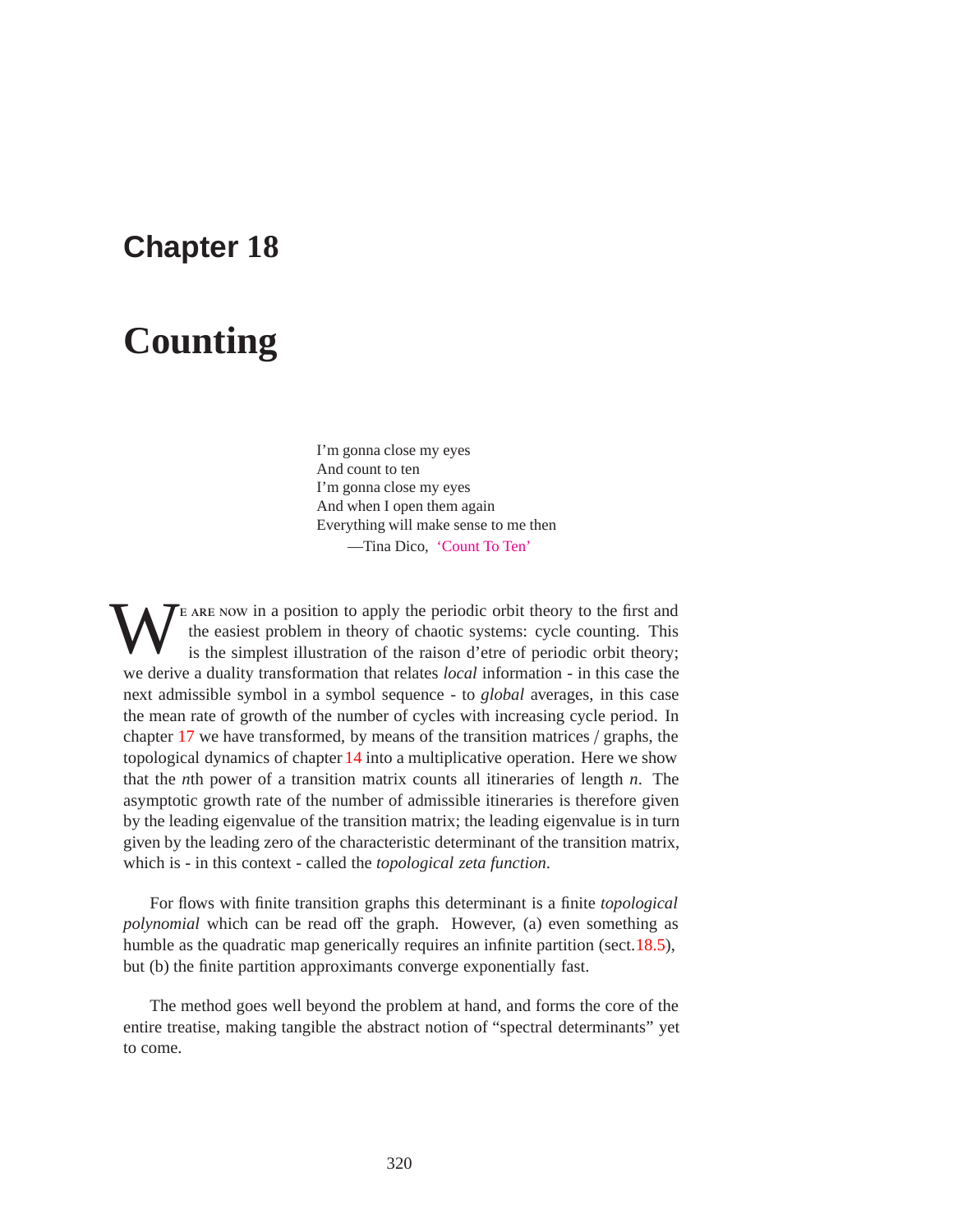## **18.1 How many ways to get there from here?**

In the 3-disk system of example 14.2 the number of admissible trajectories doubles with every iterate: there are  $K_n = 3 \cdot 2^n$  distinct itineraries of length *n*. If disks are too close and a subset of trajectories is pruned, this is only an upper bound and explicit formulas might be hard to discover, but we still might be able to establish a lower exponential bound of the form  $K_n \ge Ce^{n\hat{h}}$ . Bounded exponentially by  $3e^{n \ln 2} \geq K_n \geq Ce^{n\hat{h}}$ , the number of trajectories must grow exponentially as a function of the itinerary length, with rate given by the *topological entropy*:

$$
h = \lim_{n \to \infty} \frac{1}{n} \ln K_n \tag{18.1}
$$

We shall now relate this quantity to the spectrum of the transition matrix, with the growth rate of the number of topologically distinct trajectories given by the leading eigenvalue of the transition matrix.

The transition matrix element  $T_{ij} \in \{0, 1\}$  in (17.1) indicates whether the transition from the starting partition *j* into partition *i* in one step is allowed or not, and the  $(i, j)$  element of the transition matrix iterated *n* times exercise 18.1

$$
(T^n)_{ij} = \sum_{k_1, k_2, \dots, k_{n-1}} T_{ik_1} T_{k_1 k_2} \dots T_{k_{n-1} j}
$$
 (18.2)

receives a contribution 1 from every admissible sequence of transitions, so  $(T^n)_{ij}$ is the number of admissible *n* symbol itineraries starting with *j* and ending with *i*.

The total number of admissible itineraries of *n* symbols is

$$
K_n = \sum_{ij} (T^n)_{ij} = [1, 1, \dots, 1] T^n \begin{bmatrix} 1 \\ 1 \\ \vdots \\ 1 \end{bmatrix} .
$$
 (18.3)

A finite  $[N \times N]$  matrix *T* has eigenvalues  $\{\lambda_0, \lambda_1, \dots, \lambda_{m-1}\}$  and (right) eigenvectors { $\varphi_0, \varphi_1, \cdots, \varphi_{m-1}$ } satisfying  $T\varphi_\alpha = \lambda_\alpha \varphi_\alpha$ . Expressing the initial vector in (18.3) in this basis,

$$
T^n \begin{bmatrix} 1 \\ 1 \\ \vdots \\ 1 \end{bmatrix} = T^n \sum_{\alpha=0}^{m-1} b_{\alpha} \varphi_{\alpha} = \sum_{\alpha=0}^{m-1} b_{\alpha} \lambda_{\alpha}^n \varphi_{\alpha},
$$

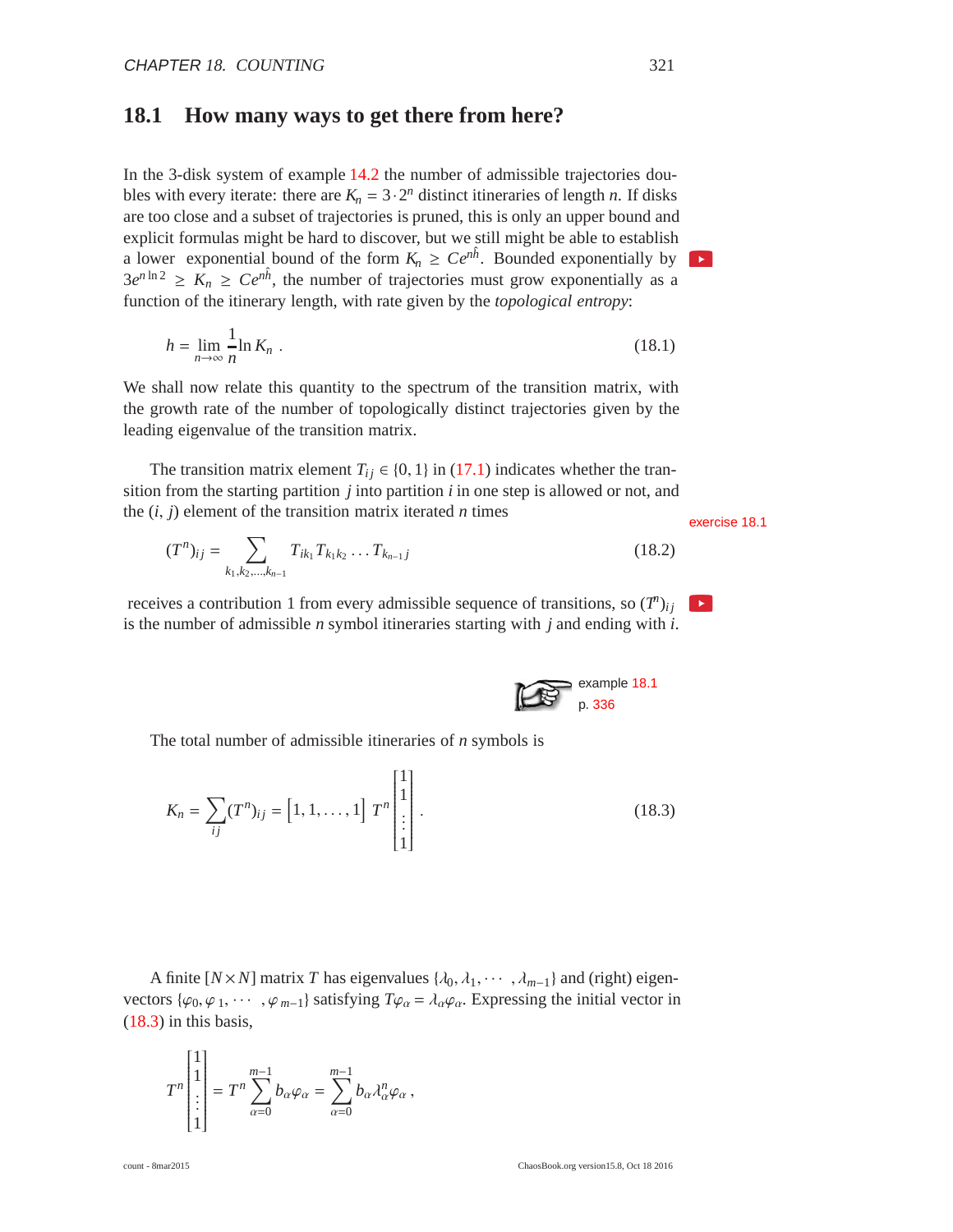and contracting with  $[1, 1, \ldots, 1]$ , we obtain

$$
K_n = \sum_{\alpha=0}^{m-1} c_\alpha \lambda_\alpha^n.
$$

The constants  $c_{\alpha}$  depend on the choice of initial and final partitions: In this example we are sandwiching  $T^n$  between the vector  $\begin{bmatrix} 1, 1, \ldots, 1 \end{bmatrix}$  and its transpose, but any other pair of vectors would do, as long as they are not orthogonal to the leading eigenvector  $\varphi_0$ . In an experiment the vector  $\left[1, 1, \ldots, 1\right]$  would be replaced by a description of the initial state, and the right vector would describe the measurement time *n* later.

As *n* increases, the sum

is dominated by the leading eigenvalue of the transition matrix,  $\lambda_0 > |Re \lambda_{\alpha}|$ ,  $\alpha = 1, 2, \dots, m-1$ , and the topological entropy (18.1) is given by

$$
h = \lim_{n \to \infty} \frac{1}{n} \ln c_0 \lambda_0^n \left[ 1 + \frac{c_1}{c_0} \left( \frac{\lambda_1}{\lambda_0} \right)^n + \cdots \right]
$$
  
=  $\ln \lambda_0 + \lim_{n \to \infty} \left[ \frac{\ln c_0}{n} + \frac{1}{n} \frac{c_1}{c_0} \left( \frac{\lambda_1}{\lambda_0} \right)^n + \cdots \right]$   
=  $\ln \lambda_0$ . (18.4)

What have we learned? The transition matrix *T* is a one-step, *short time* operator, advancing the trajectory from one partition to the next admissible partition. Its eigenvalues describe the rate of growth of the total number of trajectories at the *asymptotic times*. Instead of painstakingly counting *K*1, *K*2, *K*3,... and estimating (18.1) from a slope of a log-linear plot, we have the *exact* topological entropy if we can compute the leading eigenvalue of the transition matrix *T*.

#### **18.2 Topological trace formula**

There are two standard ways of computing eigenvalues of a matrix - by evaluating the trace tr  $T^n = \sum \lambda_{\alpha}^n$ , or by evaluating the determinant det  $(1 - zT)$ . We start by evaluating the trace of transition matrices. The main lesson will be that the trace receives contributions only from itineraries that return to the initial partition, i.e., periodic orbits.

Consider an *M*-step memory transition matrix, like the 1-step memory example (17.11). The trace of the transition matrix counts the number of partitions that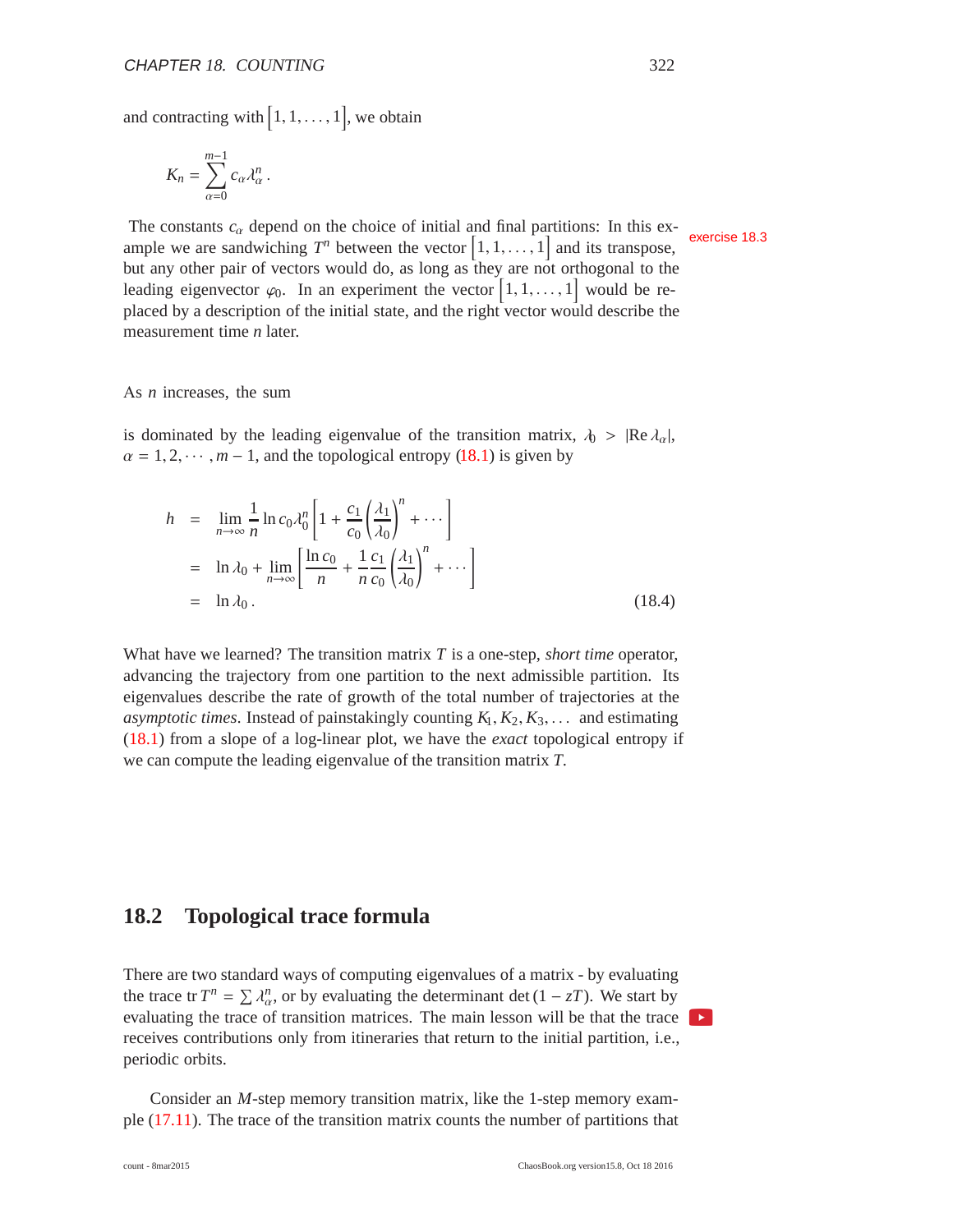| $n_p$          | $\boldsymbol{p}$ | $n_p$ | $\boldsymbol{p}$ | $n_{\mathfrak{p}}$ | $\boldsymbol{p}$ | $n_p$          | $\boldsymbol{p}$ | $n_p$          | р         |
|----------------|------------------|-------|------------------|--------------------|------------------|----------------|------------------|----------------|-----------|
|                | $\theta$         |       | 0001001          | $\overline{8}$     | 00001111         | $\overline{9}$ | 000001101        | $\overline{9}$ | 001001111 |
|                | 1                |       | 0000111          |                    | 00010111         |                | 000010011        |                | 001010111 |
| $\sqrt{2}$     | 01               |       | 0001011          |                    | 00011011         |                | 000010101        |                | 001011011 |
| $\overline{3}$ | 001              |       | 0001101          |                    | 00011101         |                | 000011001        |                | 001011101 |
|                | 011              |       | 0010011          |                    | 00100111         |                | 000100011        |                | 001100111 |
| 4              | 0001             |       | 0010101          |                    | 00101011         |                | 000100101        |                | 001101011 |
|                | 0011             |       | 0001111          |                    | 00101101         |                | 000101001        |                | 001101101 |
|                | 0111             |       | 0010111          |                    | 00110101         |                | 000001111        |                | 001110101 |
| 5              | 00001            |       | 0011011          |                    | 00011111         |                | 000010111        |                | 010101011 |
|                | 00011            |       | 0011101          |                    | 00101111         |                | 000011011        |                | 000111111 |
|                | 00101            |       | 0101011          |                    | 00110111         |                | 000011101        |                | 001011111 |
|                | 00111            |       | 0011111          |                    | 00111011         |                | 000100111        |                | 001101111 |
|                | 01011            |       | 0101111          |                    | 00111101         |                | 000101011        |                | 001110111 |
|                | 01111            |       | 0110111          |                    | 01010111         |                | 000101101        |                | 001111011 |
| 6              | 000001           |       | 0111111          |                    | 01011011         |                | 000110011        |                | 001111101 |
|                | 000011           | 8     | 00000001         |                    | 00111111         |                | 000110101        |                | 010101111 |
|                | 000101           |       | 00000011         |                    | 01011111         |                | 000111001        |                | 010110111 |
|                | 000111           |       | 00000101         |                    | 01101111         |                | 001001011        |                | 010111011 |
|                | 001011           |       | 00001001         |                    | 01111111         |                | 001001101        |                | 001111111 |
|                | 001101           |       | 00000111         | 9                  | 000000001        |                | 001010011        |                | 010111111 |
|                | 001111           |       | 00001011         |                    | 000000011        |                | 001010101        |                | 011011111 |
|                | 010111           |       | 00001101         |                    | 000000101        |                | 000011111        |                | 011101111 |
|                | 011111           |       | 00010011         |                    | 000001001        |                | 000101111        |                | 011111111 |
| 7              | 0000001          |       | 00010101         |                    | 000010001        |                | 000110111        |                |           |
|                | 0000011          |       | 00011001         |                    | 000000111        |                | 000111011        |                |           |
|                | 0000101          |       | 00100101         |                    | 000001011        |                | 000111101        |                |           |

**Table 18.1:** Prime cycles for the binary symbolic dynamics up to length 9. The numbers of prime cycles are given in table 18.3.

map into themselves. More generally, each closed walk through *n* concatenated entries of *T* contributes to tr  $T^n$  the product (18.2) of the matrix entries along the walk. Each step in such a walk shifts the symbolic string by one symbol; the trace ensures that the walk closes on a periodic string *c*. Define *t<sup>c</sup>* to be the *local trace*, the product of matrix elements along a cycle  $c$ , each term being multiplied by a book keeping variable *z*.

The quantity  $z^n$ tr  $T^n$  is then the sum of  $t_c$  for all cycles of period *n*. The  $t_c$  $=$  (product of matrix elements along cycle  $c$  is manifestly cyclically invariant,  $t_{100} = t_{010} = t_{001}$ , so a prime cycle *p* of period  $n_p$  contributes  $n_p$  times, once for each periodic point along its orbit. For the purposes of periodic orbit counting, the local trace takes values

$$
t_p = \begin{cases} z^{n_p} & \text{if } p \text{ is an admissible cycle} \\ 0 & \text{otherwise,} \end{cases}
$$
 (18.5)

i.e., (setting  $z = 1$ ) the local trace is  $t_p = 1$  if the cycle is admissible, and  $t_p = 0$ otherwise.

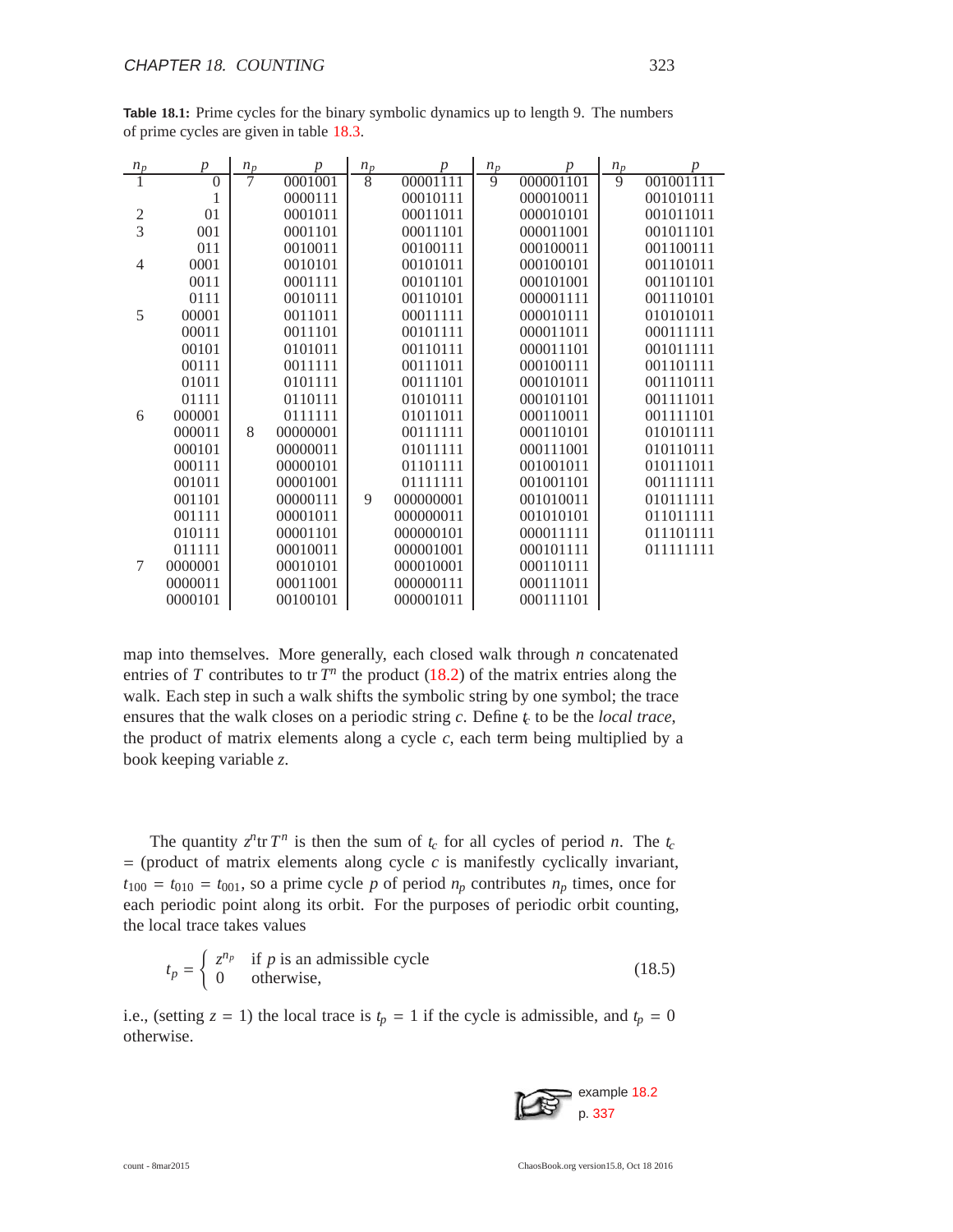**Table 18.2:** The total numbers  $N_n$  of periodic points of period *n* for binary symbolic dynamics. The numbers of contributing prime cycles illustrates the preponderance of long prime cycles of period *n* over the repeats of shorter cycles of periods  $n_p$ , where  $n = rn_p$ . Further enumerations of binary prime cycles are given in tables 18.1 and 18.3. (L. Rondoni)

| n  | $N_n$ |               |   |                             |                |   |   |    | # of prime cycles of period $n_p$ |    |    |
|----|-------|---------------|---|-----------------------------|----------------|---|---|----|-----------------------------------|----|----|
|    |       | 1             | 2 | 3                           | $\overline{4}$ | 5 | 6 | 7  | 8                                 | 9  | 10 |
|    |       | 2             |   |                             |                |   |   |    |                                   |    |    |
| 2  | 4     | 2             | 1 |                             |                |   |   |    |                                   |    |    |
| 3  | 8     | 2             |   | 2                           |                |   |   |    |                                   |    |    |
| 4  | 16    | 2             | 1 |                             | 3              |   |   |    |                                   |    |    |
| 5  | 32    | 2             |   |                             |                | 6 |   |    |                                   |    |    |
| 6  | 64    | 2             | 1 | $\mathcal{D}_{\mathcal{L}}$ |                |   |   |    |                                   |    |    |
| 7  | 128   | 2             |   |                             |                |   |   | 18 |                                   |    |    |
| 8  | 256   | 2             | 1 |                             | 3              |   |   |    | 30                                |    |    |
| 9  | 512   | 2             |   | 2                           |                |   |   |    |                                   | 56 |    |
| 10 | Ω4    | $\mathcal{D}$ |   |                             |                | 6 |   |    |                                   |    |    |

Hence tr  $T^n = N_n$  counts the number of *admissible periodic points* of period *n*. The *n*th order trace (18.28) picks up contributions from all repeats of prime cycles, with each cycle contributing  $n_p$  periodic points, so  $N_p$ , the total number of periodic points of period *n* is given by

$$
z^{n}N_{n} = z^{n} \text{tr} T^{n} = \sum_{n_{p}|n} n_{p} t_{p}^{p:n/n_{p}} = \sum_{p} n_{p} \sum_{r=1}^{\infty} \delta_{n,n_{p}r} t_{p}^{r}.
$$
 (18.6)

Here *m*|*n* means that *m* is a divisor of *n*. An example is the periodic orbit counting in table 18.2.

In order to get rid of the awkward divisibility constraint  $n = n_p r$  in the above sum, we introduce the generating function for numbers of periodic points

$$
\sum_{n=1}^{\infty} z^n N_n = \text{tr} \frac{zT}{1 - zT} \tag{18.7}
$$

The right hand side is the geometric series sum of  $N_n = \text{tr } T^n$ . Substituting (18.6) into the left hand side, and replacing the right hand side by the eigenvalue sum tr  $T^n = \sum \lambda_\alpha^n$ , we obtain our first example of a trace formula, the *topological trace formula*

$$
\sum_{\alpha=0} \frac{z\lambda_{\alpha}}{1 - z\lambda_{\alpha}} = \sum_{p} \frac{n_p t_p}{1 - t_p} \tag{18.8}
$$

A trace formula relates the spectrum of eigenvalues of an operator - here the transition matrix - to the spectrum of periodic orbits of a dynamical system. It is a statement of duality between the short-time, local information - in this case the next admissible symbol in a symbol sequence - to long-time, global averages, in this case the mean rate of growth of the number of cycles with increasing cycle period.

 $\blacktriangleright$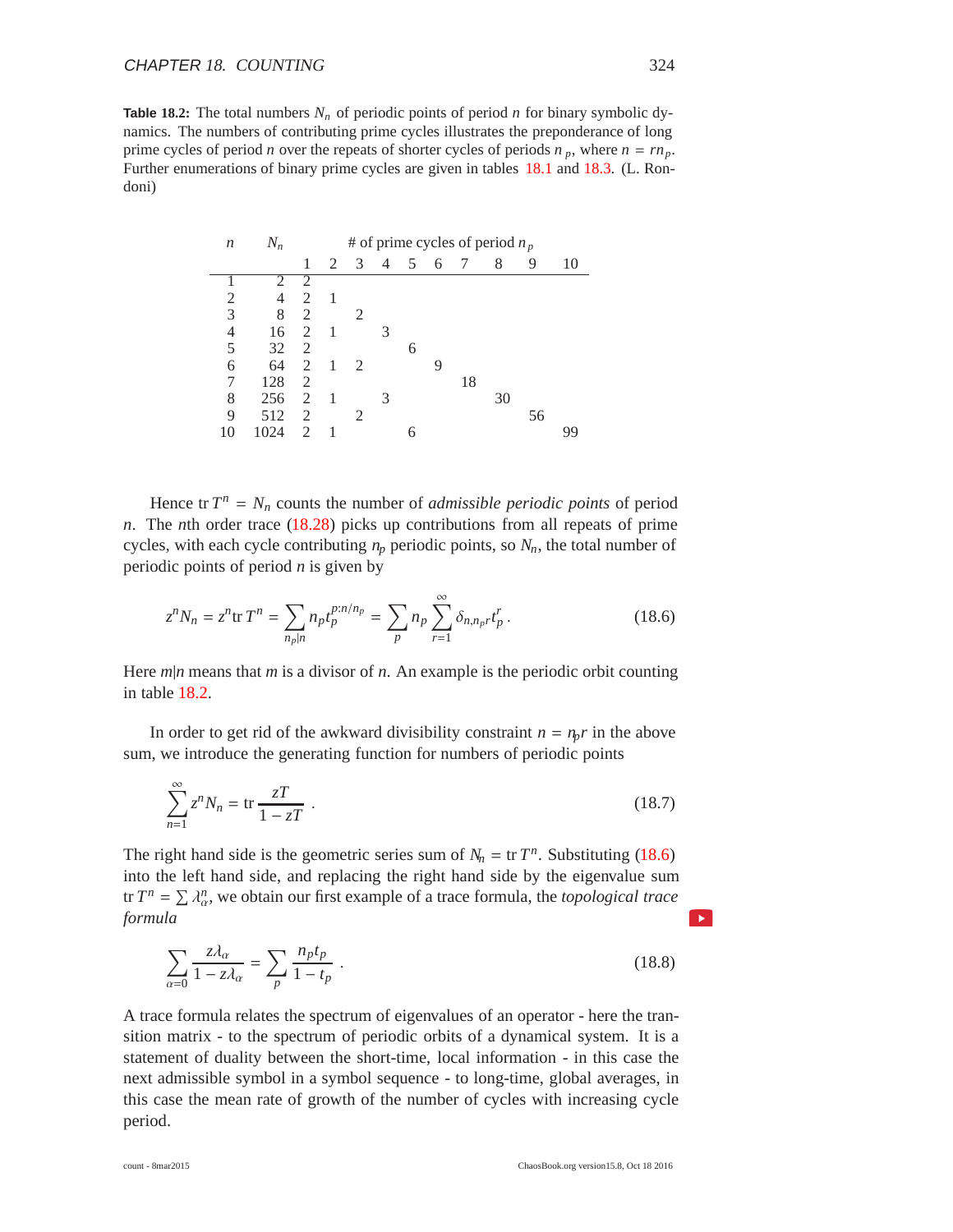### **18.3 Determinant of a graph**

Our next task is to determine the zeros of the *spectral determinant* of an [*m*×*m*] transition matrix

$$
\det (1 - zT) = \prod_{\alpha=0}^{m-1} (1 - z\lambda_{\alpha}).
$$
 (18.9)

We could now proceed to diagonalize *T* on a computer, and get this over with. It pays, however, to dissect det  $(1 - zT)$  with some care; understanding this computation in detail will be the key to understanding the cycle expansion computations of chapter 23 for arbitrary dynamical averages. For *T* a finite matrix, (18.9) is just the characteristic polynomial for *T*. However, we shall be able to compute this object even when the dimension of *T* and other such operators becomes infinite, and for that reason we prefer to refer to (18.9) loosely as the "spectral determinant."

There are various definitions of the determinant of a matrix; we will view the determinant as a sum over all possible permutation cycles composed of the traces tr  $T^k$ , in the spirit of the determinant–trace relation  $(1.16)$ :

**N** 

$$
\det (1 - zT) = \exp (\text{tr } \ln(1 - zT)) = \exp \left(-\sum_{n=1}^{\infty} \frac{z^n}{n} \text{tr } T^n\right)
$$
  
=  $1 - z \text{tr } T - \frac{z^2}{2} \left((\text{tr } T)^2 - \text{tr } T^2\right) - \dots$  (18.10)

Formally, the right hand is a Taylor series in *z* about  $z = 0$ . If *T* is an  $[m \times m]$  finite matrix, then the characteristic polynomial is at most of order *m*. In that case the coefficients of  $z^n$  must vanish *exactly* for  $n > m$ .

We now proceed to relate the determinant in  $(18.10)$  to the corresponding transition graph of chapter 17: toward this end, we start with the usual textbook expression for a determinant as the sum of products of all permutations

$$
\det M = \sum_{\{\pi\}} (-1)^{\pi} M_{1,\pi_1} M_{2,\pi_2} \cdots M_{m,\pi_m}
$$
 (18.11)

where  $M = 1 - zT$  is a  $[m \times m]$  matrix,  $\{\pi\}$  denotes the set of permutations of *m* symbols,  $\pi_k$  is the permutation  $\pi$  applied to *k*, and  $(-1)^{\pi} = \pm 1$  is the parity of permutation π. The right hand side of (18.11) yields a polynomial in *T* of order *m*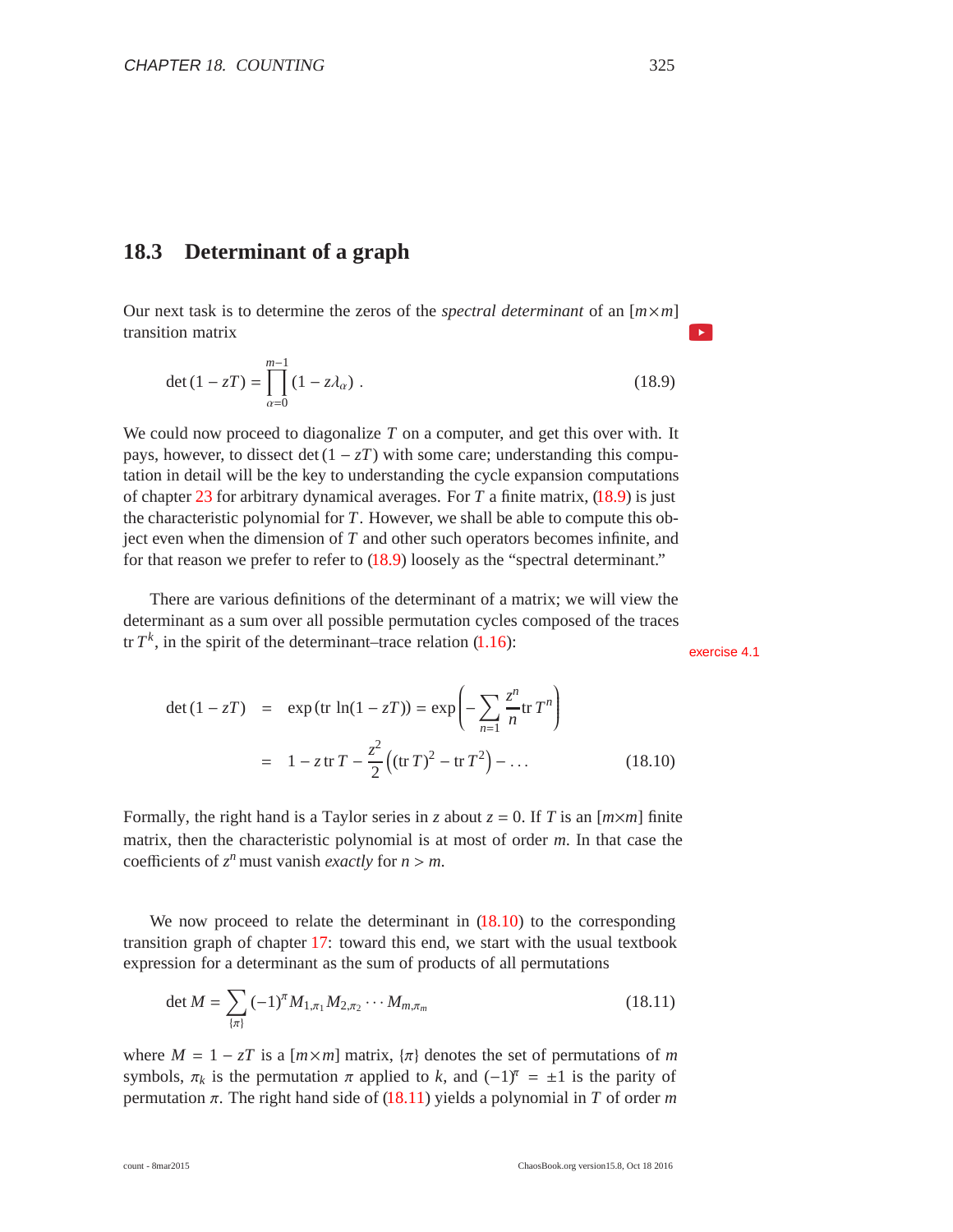in *z*: a contribution of order *n* in *z* picks up *m* − *n* unit factors along the diagonal, the remaining matrix elements yielding

$$
(-z)^{n}(-1)^{n}T_{s_{1}\pi s_{1}}\cdots T_{s_{n}\pi s_{n}} \qquad (18.12)
$$

where  $\pi$  is the permutation of the subset of *n* distinct symbols  $s_1 \cdots s_n$  indexing  $T$ matrix elements. As in (18.28), we refer to any combination  $t_c = T_{s_1 s_k} T_{s_3 s_2} \cdots T_{s_2 s_1}$ , for a given itinerary  $c = s_1 s_2 \cdots s_k$ , as the *local trace* associated with a closed loop  $c$  on the transition graph. Each term of the form  $(18.12)$  may be factored in terms of local traces  $t_{c_1} t_{c_2} \cdots t_{c_k}$ , i.e., loops on the transition graph. These loops are nonintersecting, as each node may only be reached by *one* link, and they are indeed loops, as if a node is reached by a link, it has to be the starting point of another *single* link, as each *sj* must appear exactly *once* as a row and column index.

So the general structure is clear, a little more thinking is only required to get the sign of a generic contribution. We consider only the case of loops of length 1 and 2, and leave to the reader the task of generalizing the result by induction. Consider first a term in which only loops of unit length appear in  $(18.12)$ , i.e., only the diagonal elements of *T* are picked up. We have  $k = m$  loops and an even permutation π so the sign is given by  $(-1)^k$ , where *k* is the number of loops. Now take the case in which we have *i* single loops and *j* loops of length  $n = 2j + i$ . The parity of the permutation gives  $(-1)^j$  and the first factor in (18.12) gives  $(-1)^n = (-1)^{2j+i}$ . So once again these terms combine to  $(-1)^k$ , where  $k = i + j$  is the number of loops. Let  $f$  be the maximal number of non-intersecting loops. We exercise 18.4 may summarize our findings as follows:

The characteristic polynomial of a transition matrix is given by the sum of all possible partitions  $\pi$  of the corresponding transition graph into products of *k* non-intersecting loops, with each loop trace *tp* carrying a minus sign:

$$
\det(1 - zT) = \sum_{k=0}^{f} \sum_{\pi} (-1)^k t_{p_1} \cdots t_{p_k}
$$
 (18.13)

Any self-intersecting loop is *shadowed* by a product of two loops that share the intersection point. As both the long loop  $t_{ab}$  and its shadow  $t_a t_b$  in the case at hand carry the same weight  $z^{n_a+n_b}$ , the cancelation is exact, and the loop expansion (18.13) is finite. In the case that the local traces count prime cycles (18.5),  $t_p = 0$ or  $z^n$ , we refer to det  $(1 – zT)$  as the *topological polynomial*.

We refer to the set of all non-self-intersecting loops  $\{t_{p_1}, t_{p_2}, \dots, t_{p_f}\}$  as the *fundamental cycles* (for an explicit example, see the loop expansion of example18.6). If the graph has *m* nodes, no fundamental cycle is of period longer than *m*, as any longer cycle is of necessity self-intersecting.

 $\blacktriangleright$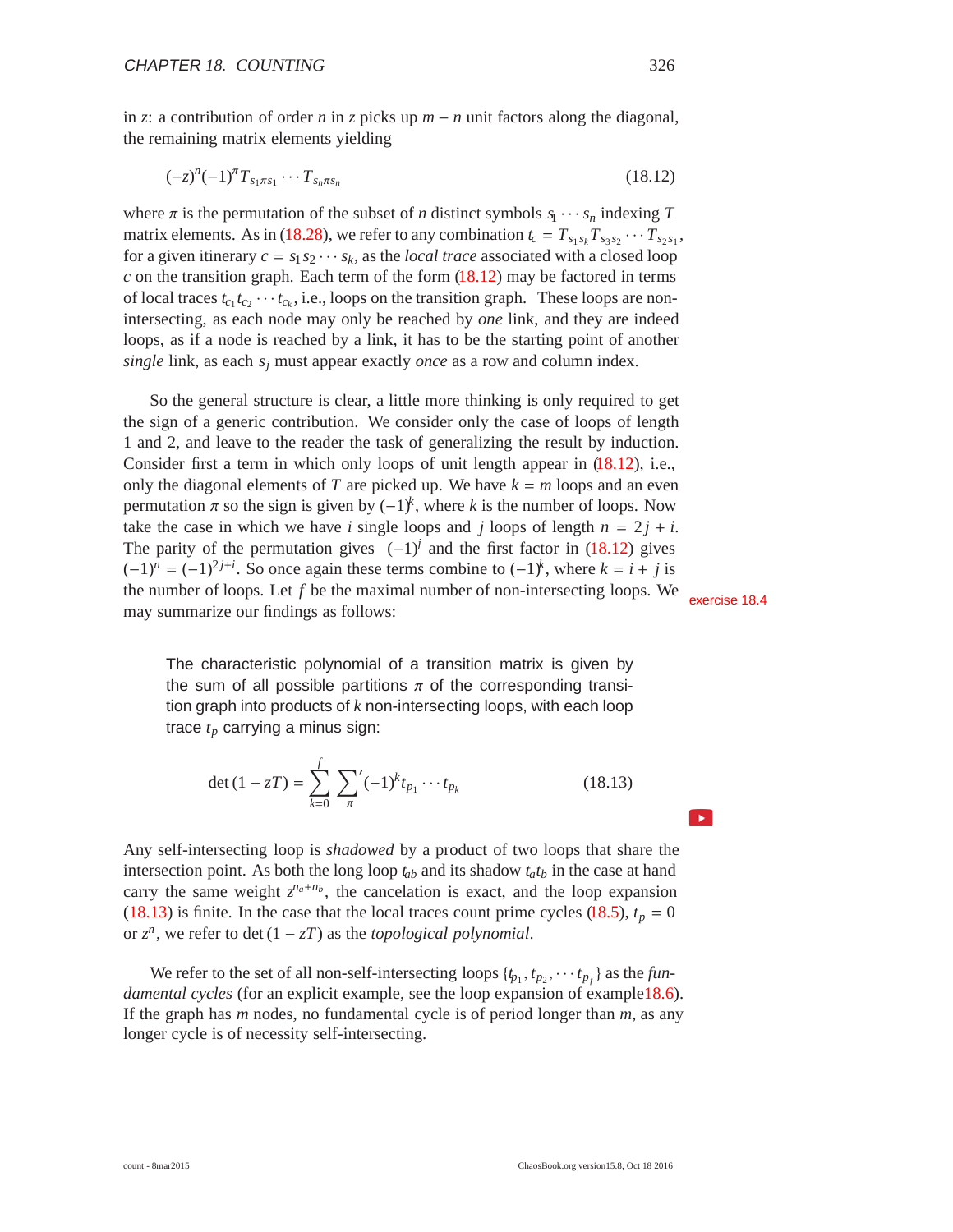The above loop expansion of a determinant in terms of traces is most easily grasped by working through a few examples. The complete binary dynamics transition graph of figure 17.5 is a little bit too simple, but let us start humbly and consider it anyway.

Similarly, for the complete symbolic dynamics of *N* symbols the transition graph has one node and *N* links, yielding

$$
\det(1 - zT) = 1 - Nz, \tag{18.14}
$$

which gives the topological entropy  $h = \ln N$ .



example 18.3 p. 337

## **18.4 Topological zeta function**

What happens if there is no finite-memory transition matrix, if the transition graph is infinite? If we are never sure that looking further into the future will reveal no further forbidden blocks? There is still a way to define the determinant, and this idea is central to the whole treatise: the determinant is then defined by (18.10)

exercise 4.1

$$
\det (1 - zT) = 1 - \sum_{n=1}^{\infty} \hat{c}_n z^n.
$$
 (18.15)

For finite dimensional matrices the expansion is a finite polynomial, and (18.15) is an identity; however, for infinite dimensional operators the cumulant expansion coefficients  $\hat{c}_n$  *define* the determinant.

Let us now evaluate the determinant in terms of traces for an arbitrary transition matrix. In order to obtain an expression for the spectral determinant (18.9) in terms of cycles, substitute (18.6) into (18.15) and sum over the repeats of prime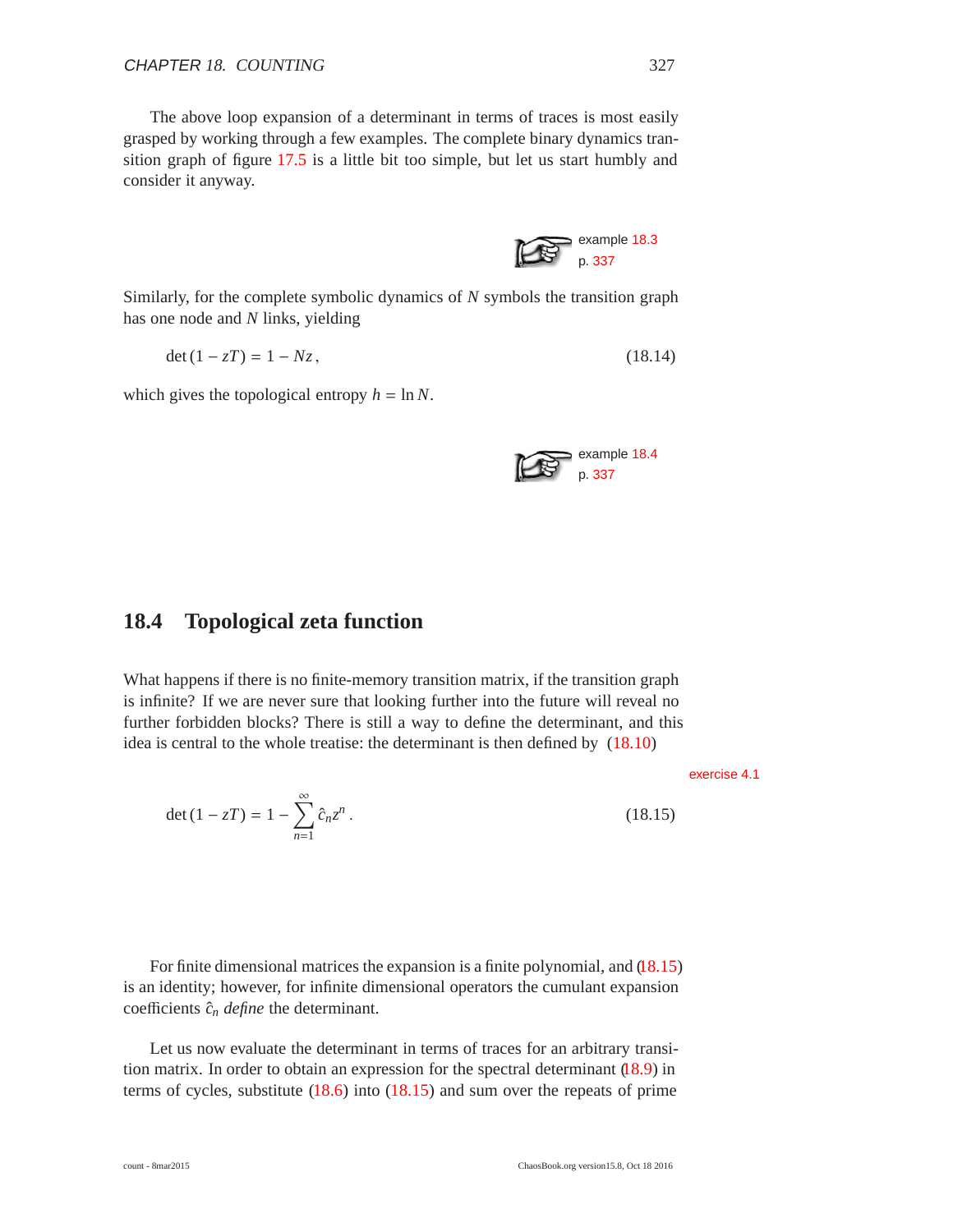cycles using  $ln(1 - x) = -\sum_r x^r/r$ ,

$$
\det (1 - zT) = \exp\left(-\sum_{p} \sum_{r=1}^{\infty} \frac{t_p^r}{r}\right) = \exp\left(\sum_{p} \ln(1 - t_p)\right)
$$
  

$$
\prod_{\alpha} (1 - z\lambda_{\alpha}) = \prod_{p} (1 - t_p),
$$
 (18.16)

where for the topological entropy the weight assigned to a prime cycle *p* of period  $n_p$  is  $t_p = z^{n_p}$  if the cycle is admissible, or  $t_p = 0$  if it is pruned. This determinant  $\mathbf{F}$ is called the *topological* or the *Artin-Mazur* zeta function, conventionally denoted by

$$
1/\zeta_{\text{top}}(z) = \prod_{p} (1 - z^{n_p}) = 1 - \sum_{n=1} \hat{c}_n z^n .
$$
 (18.17)

Counting cycles amounts to giving each admissible prime cycle *p* weight  $t_p = z^{n_p}$ and expanding the Euler product  $(18.17)$  as a power series in *z*. The number of prime cycles  $p$  is infinite, but if  $T$  is an  $[m \times m]$  finite matrix, then the number of roots  $\lambda_a$  is at most *m*, the characteristic polynomial is at most of order *m*, and the coefficients of  $z^n$  vanish for  $n > m$ .

The topological entropy *h* can now be determined from the leading zero  $z =$  $e^{-h}$  of the topological zeta function. For a finite [ $m \times m$ ] transition matrix, the number of terms in the characteristic equation (18.13) is finite, and we refer to this expansion as the *topological polynomial* of order  $\leq m$ .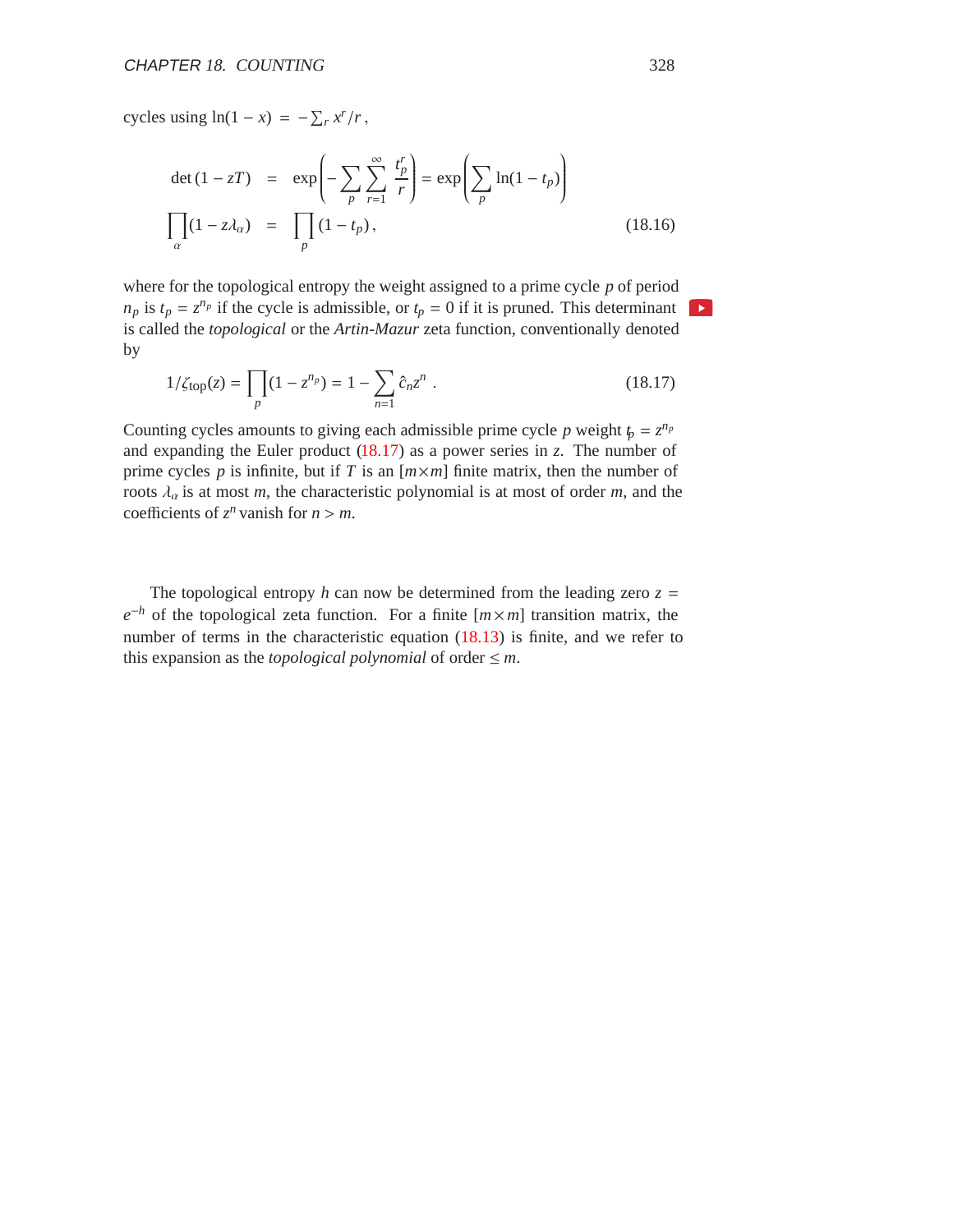## **18.6 Shadowing**

The topological zeta function is a pretty function, but the infinite product (18.16) should make you pause. For finite transition matrices the left hand side is a determinant of a finite matrix, therefore a finite polynomial; so why is the right hand side an infinite product over the infinitely many prime periodic orbits of all periods?

The way in which this infinite product rearranges itself into a finite polynomial is instructive, and crucial for all that follows. You can already take a peek at the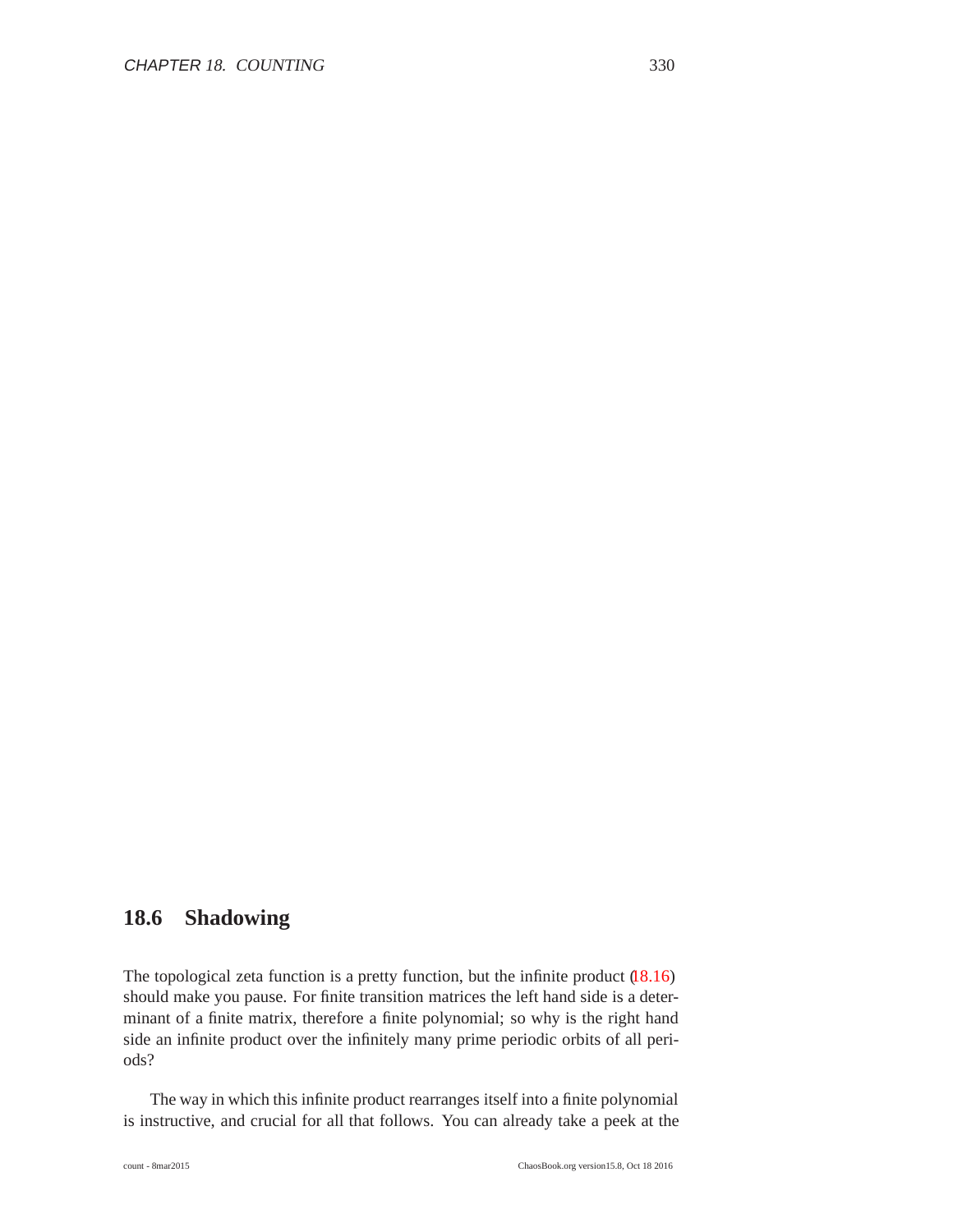full cycle expansion  $(23.8)$  of chapter 23; all cycles beyond the fundamental  $t_0$ and  $t_1$  appear in the shadowing combinations such as

$$
t_{s_1s_2\cdots s_n} - t_{s_1s_2\cdots s_m}t_{s_{m+1}\cdots s_n} \, .
$$

For subshifts of finite type such shadowing combinations cancel *exactly*, if we are counting cycles as we do in (18.29) and (18.36), or if the dynamics is piecewise linear, as in exercise 22.2. As we argue in sect. 1.5.4, for nice hyperbolic flows whose symbolic dynamics is a subshift of finite type, the shadowing combinations *almost* cancel, and the spectral determinant is dominated by the fundamental cycles from (18.13), with longer cycles contributing only small "curvature" corrections.

These exact or nearly exact cancelations depend on the flow being smooth and the symbolic dynamics being a subshift of finite type. If the dynamics requires an infinite state space partition, with pruning rules for blocks of increasing length, most of the shadowing combinations still cancel, but the few corresponding to new forbidden blocks do not, leading to a finite radius of convergence for the spectral determinant, as depicted in figure 18.2.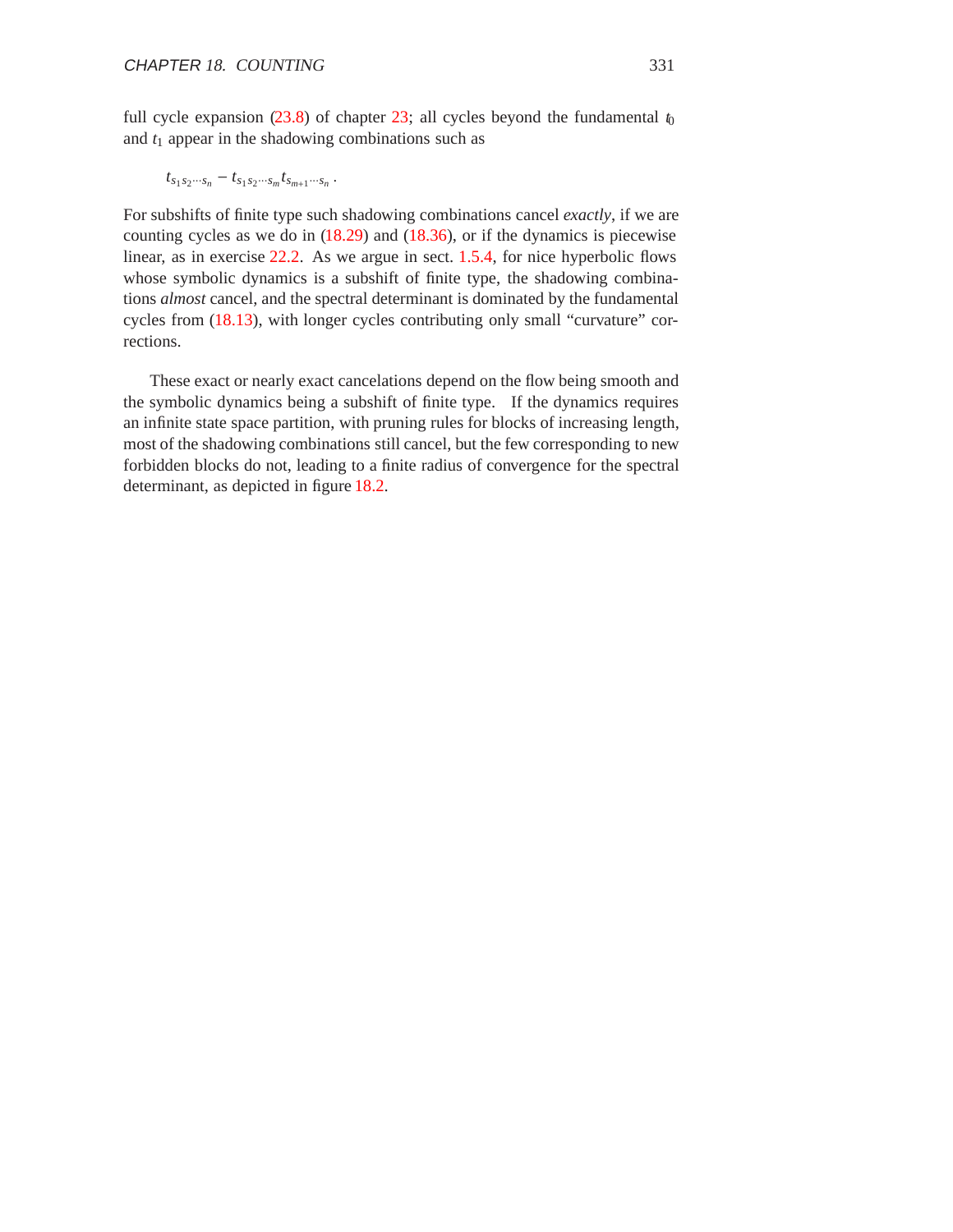## **18.7 Counting cycles**

Chaos is merely order waiting to be deciphered — Jos´e Saramago, *The Double*

In what follows, we shall occasionally need to compute all cycles up to topological period *n*, so it is important to know their exact number. The formulas are fun to derive, but a bit technical for plumber on the street, and probably best skipped on the first reading.

## **18.7.1 Counting periodic points**

The number of periodic points of period *n* is denoted *Nn*. It can be computed from (18.15) and (18.7) as a logarithmic derivative of the topological zeta function

$$
\sum_{n=1} N_n z^n = \text{tr}\left(-z\frac{d}{dz}\ln(1 - zT)\right) = -z\frac{d}{dz}\ln\det(1 - zT)
$$

$$
= \frac{-z\frac{d}{dz}(1/\zeta_{\text{top}})}{1/\zeta_{\text{top}}}.
$$
(18.24)

Observe that the trace formula (18.8) diverges at  $z \to e^{-h}$ , because the denominator has a simple zero there.

#### **18.7.2 Counting prime cycles**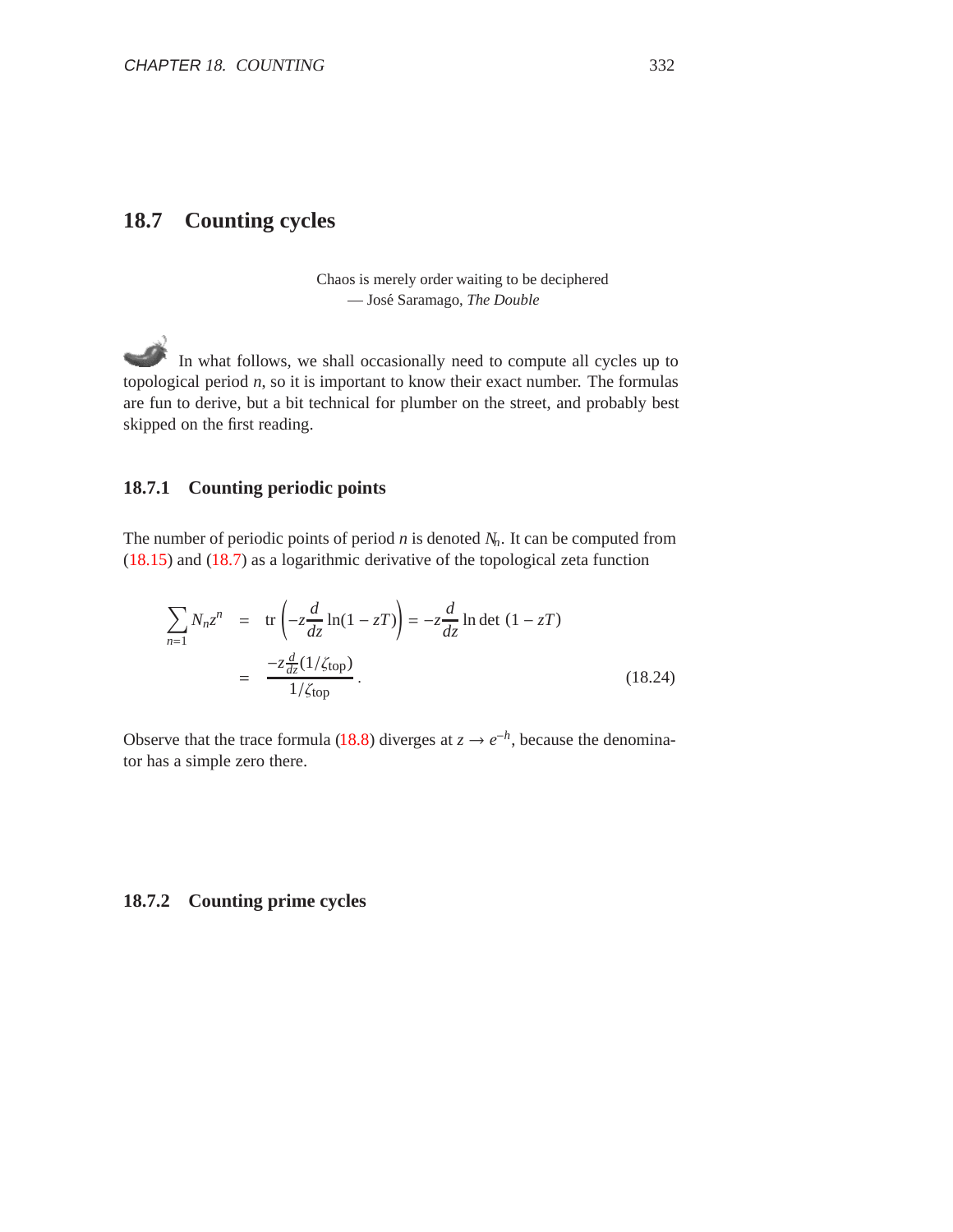**Table 18.3:** Number of prime cycles for various alphabets and grammars up to period 10. The first column gives the cycle period, the second gives the formula ( 18.26) for the number of prime cycles for complete *N*-symbol dynamics, and columns three through five give the numbers of prime cycles for  $N = 2, 3$  and 4.

| n  | $M_n(N)$                      | $M_n(2)$      | $M_n(3)$ | $M_n(4)$ |
|----|-------------------------------|---------------|----------|----------|
|    | N                             | $\mathcal{D}$ | 3        | 4        |
| 2  | $N(N - 1)/2$                  |               | 3        | 6        |
| 3  | $N(N^2-1)/3$                  | 2             | 8        | 20       |
| 4  | $N^2(N^2-1)/4$                | 3             | 18       | 60       |
| 5  | $(N^5 - N)/5$                 | 6             | 48       | 204      |
| 6  | $(N^6 - N^3 - N^2 + N)/6$     | 9             | 116      | 670      |
| 7  | $(N^7 - N)/7$                 | 18            | 312      | 2340     |
| 8  | $N^4(N^4-1)/8$                | 30            | 810      | 8160     |
| 9  | $N^3(N^6-1)/9$                | 56            | 2184     | 29120    |
| 10 | $(N^{10} - N^5 - N^2 + N)/10$ | 99            | 5880     | 104754   |

We list the number of prime cycles up to period 10 for 2-, 3- and 4-letter complete symbolic dynamics in table  $18.3$ , obtained by Möbius inversion  $(18.26)$ .



The main result of this chapter is the cycle expansion  $(18.17)$  of the topological zeta function (i.e., the spectral determinant of the transition matrix):

$$
1/\zeta_{\text{top}}(z) = 1 - \sum_{k=1} c_k z^k.
$$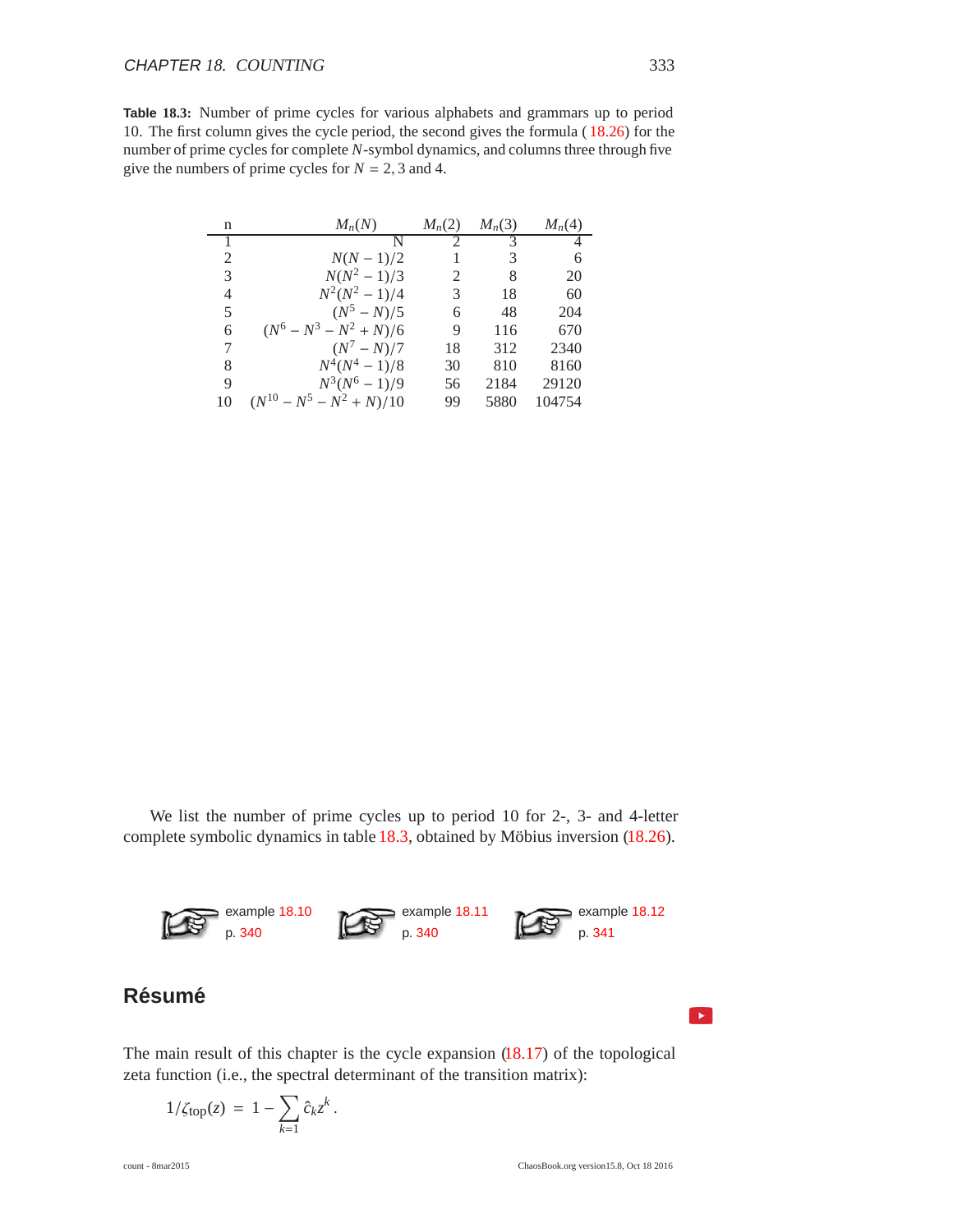**Table 18.4:** List of 3-disk prime cycles up to period 10. Here *n* is the cycle period,  $M_n$  is the number of prime cycles,  $N_n$  is the number of periodic points, and  $S_n$  the number of distinct prime cycles under  $D_3$  symmetry (see chapter 25 for further details). Column 3 also indicates the splitting of  $N_n$  into contributions from orbits of periods that divide  $n$ . The prefactors in the fifth column indicate the degeneracy  $m_p$  of the cycle; for example, 3·12 stands for the three prime cycles  $\overline{12}$ ,  $\overline{13}$  and  $\overline{23}$  related by  $2\pi/3$  rotations. Among symmetry-related cycles, a representative  $\hat{p}$  which is lexically lowest is listed. The cycles of period 9 grouped with parentheses are related by time reversal symmetry, but not by any  $D_3$  transformation.

| n              | $M_{n}$       | $N_n$              | $S_n$       | $m_p \cdot \hat{p}$                        |
|----------------|---------------|--------------------|-------------|--------------------------------------------|
|                | $\theta$      | $\left( \right)$   | $\theta$    |                                            |
| $\mathfrak{D}$ | 3             | $6 = 3.2$          |             | 3.12                                       |
| 3              | 2             | $6=2.3$            |             | 2.123                                      |
| $\overline{4}$ | $\mathcal{E}$ | $18 = 3.2 + 3.4$   |             | 3.1213                                     |
| 5              | 6             | $30=6.5$           |             | 6.12123                                    |
| 6              | 9             | $66=3.2+2.3+9.6$   | $2^{\circ}$ | $6.121213 + 3.121323$                      |
|                | 18            | $126 = 18.7$       | 3           | $6.1212123 + 6.1212313 + 6.1213123$        |
| 8              | 30            | $258=3.2+3.4+30.8$ | 6           | $6.12121213 + 3.12121313 + 6.12121323$     |
|                |               |                    |             | $+6.12123123 + 6.12123213 + 3.12132123$    |
| 9              | 56            | $510=2.3+56.9$     | 10          | $6.121212123 + 6.121212313 + 121212323$    |
|                |               |                    |             | $+6(121213123 + 121213213) + 6(121231323)$ |
|                |               |                    |             | $+6(121231213 + 121232123) + 2.121232313$  |
|                |               |                    |             | $+6.121321323$                             |
| 10             | 99            | 1022               | 18          |                                            |

**Table 18.5:** The 4-disk prime cycles up to period 8. The symbols is the same as shown in table 18.4. Orbits related by time reversal symmetry (but no  $C_{4v}$  symmetry) already appear at cycle period 5. Cycles of period 7 and 8 have been omitted.

| n              | $M_n$ | $N_n$               | $S_n$                 | $m_p \cdot \hat{p}$                 |
|----------------|-------|---------------------|-----------------------|-------------------------------------|
|                | 0     | $\theta$            | $\theta$              |                                     |
| 2              | 6     | $12=6.2$            | $\mathcal{D}_{\cdot}$ | $4.12 + 2.13$                       |
| 3              | 8     | $24 = 8.3$          |                       | 8.123                               |
| $\overline{4}$ | 18    | $84=6.2+18.4$       | 4                     | $8.1213 + 4.1214 + 2.1234 + 4.1243$ |
| 5              | 48    | $240 = 48.5$        | 6                     | $8(12123 + 12124) + 8.12313$        |
|                |       |                     |                       | $+8(12134+12143)+8.12413$           |
| 6              | 116   | $732=6.2+8.3+116.6$ | 17                    | $8.121213 + 8.121214 + 8.121234$    |
|                |       |                     |                       | $+8.121243 + 8.121313 + 8.121314$   |
|                |       |                     |                       | $+4.121323 + 8.121324 + 121423$     |
|                |       |                     |                       | $+4.121343 + 8.121424 + 4.121434$   |
|                |       |                     |                       | $+8.123124 + 8.123134 + 4.123143$   |
|                |       |                     |                       | $+4.124213 + 8.124243$              |
| 7              | 312   | 2184                | 39                    |                                     |
| 8              | 810   | 6564                | 108                   |                                     |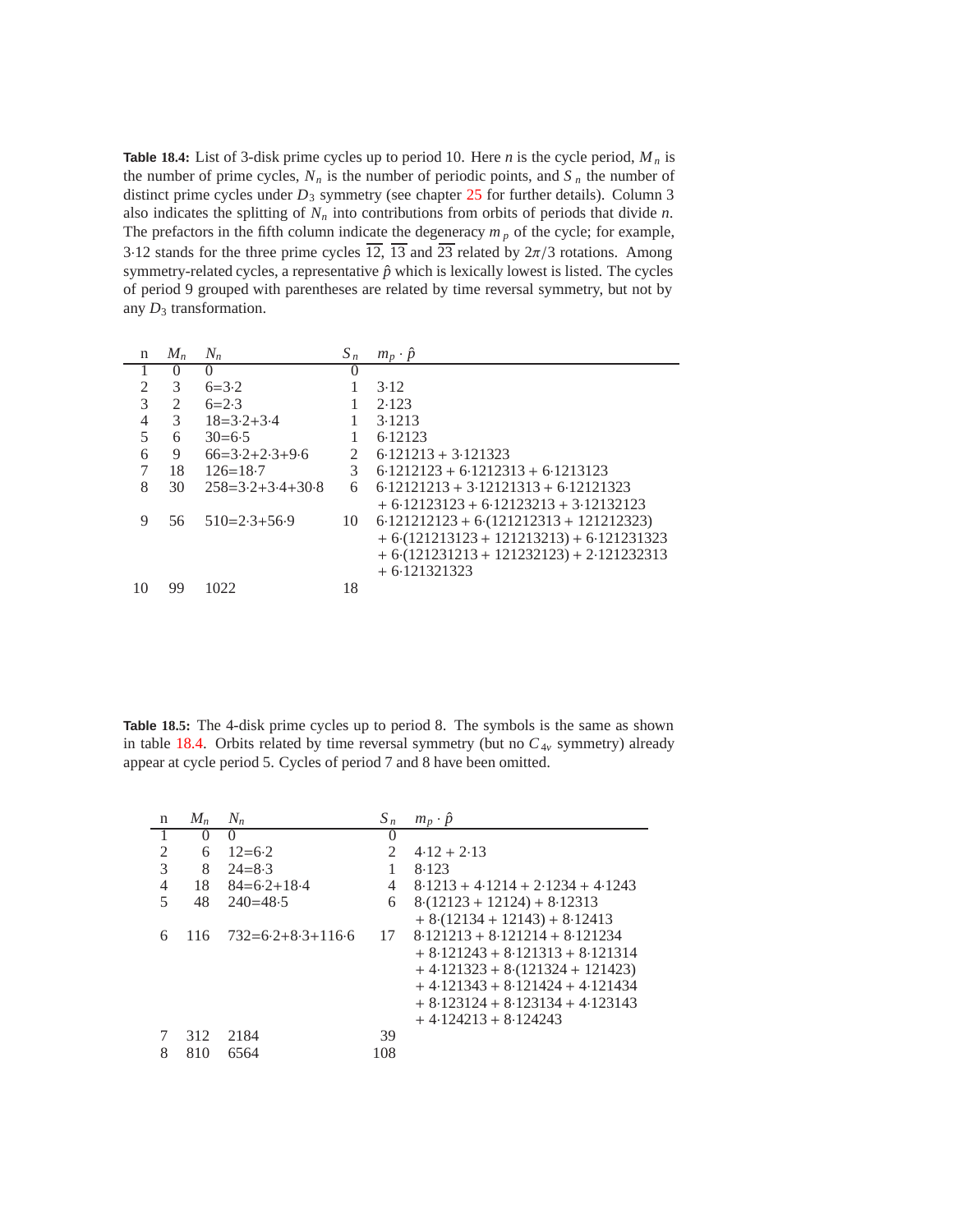For subshifts of finite type, the transition matrix is finite, and the topological zeta function is a finite polynomial evaluated by the loop expansion  $(18.13)$  of det  $(1 –$ *zT*). For infinite grammars the topological zeta function is defined by its cycle expansion. The topological entropy *h* is given by the leading zero  $z = e^{-h}$ . This expression for the entropy is *exact*; in contrast to the initial definition  $(18.1)$ , no  $n \rightarrow \infty$  extrapolations of  $\ln K_n/n$  are required.

What have we accomplished? We have related the number of topologically distinct paths from one state space region to another region to the leading eigenvalue of the transition matrix  $T$ . The spectrum of  $T$  is given by topological zeta function, a certain sum over traces tr  $T<sup>n</sup>$ , and in this way the periodic orbit theory has entered the arena through the trace formula (18.8), already at the level of the topological dynamics.

Contrary to claims one all too often encounters in the literature, "exponential proliferation of trajectories" is not the problem; what limits the convergence of cycle expansions is the proliferation of the grammar rules, or the "algorithmic complexity," as illustrated by sect. 18.5, and figure 18.2 in particular.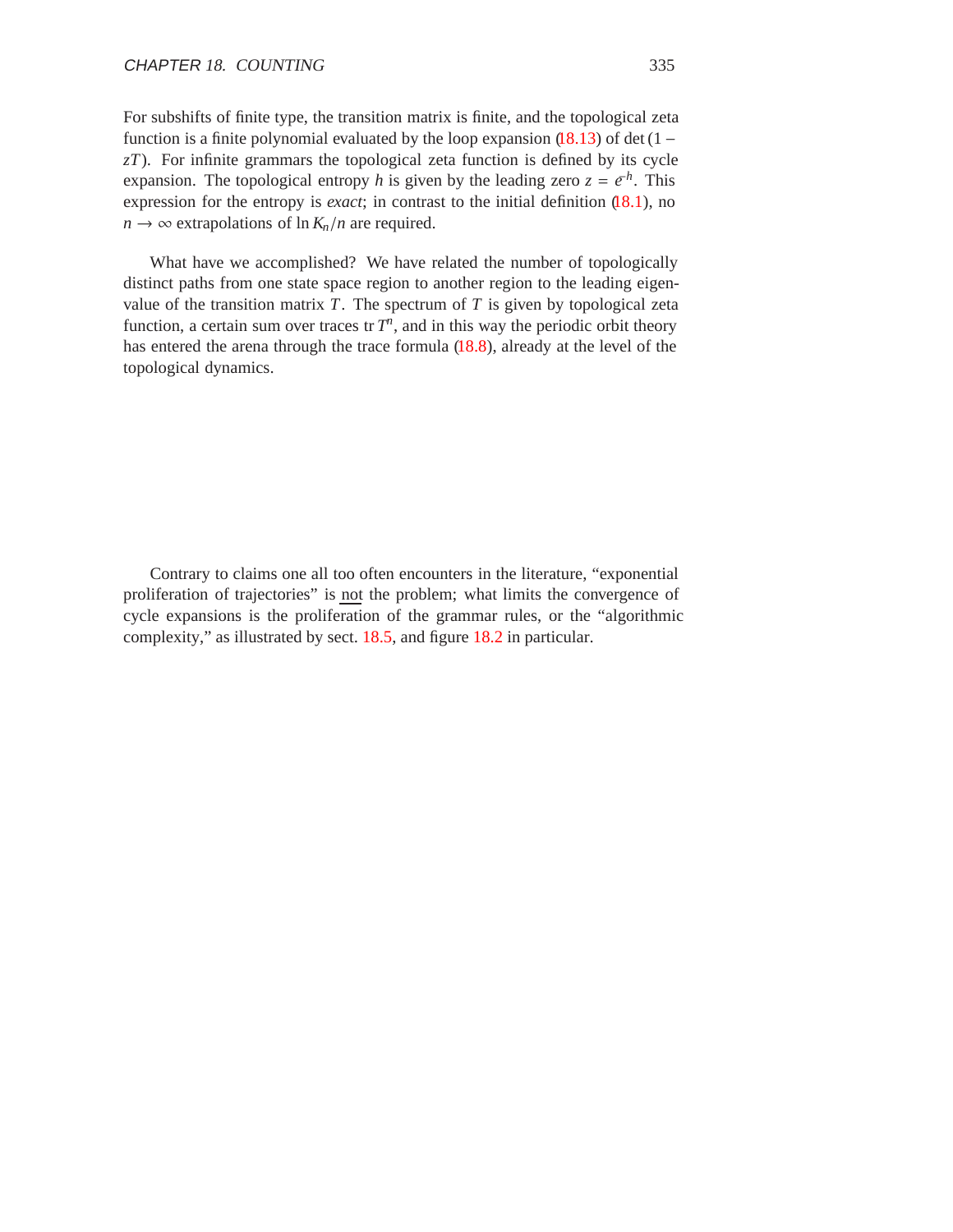## **18.8 Examples**

 $\overline{2}$ 

**Example 18.1 3-disk itinerary counting.** The  $(T^2)_{13} = T_{12}T_{23} = 1$  element of  $T^2$  for the 3-disk transition matrix (17.9)

|  |                                                                                                                                            |  |  | (18.27) |
|--|--------------------------------------------------------------------------------------------------------------------------------------------|--|--|---------|
|  | $\begin{bmatrix} 0 & 1 & 1 \\ 1 & 0 & 1 \\ 1 & 1 & 0 \end{bmatrix}^2 = \begin{bmatrix} 2 & 1 & 1 \\ 1 & 2 & 1 \\ 1 & 1 & 2 \end{bmatrix}.$ |  |  |         |

corresponds to path 3  $\rightarrow$  2  $\rightarrow$  1, the only 2-step path from 3 to 1, while ( $T^2)_{33} = T_{31}T_{13} +$  $T_{32}T_{23}$  = 2 counts the two returning, periodic paths 31 and 32. Note that the trace  ${\rm tr}\, T^2=(T^2)_{11}+(T^2)_{22}+(T^2)_{33}=2T_{13}T_{31}+2T_{21}T_{12}+2T_{32}T_{23}$  has a contribution from each 2-cycle 12, 13, 23 twice, one contribution from each periodic point.<br>click to return: p. 321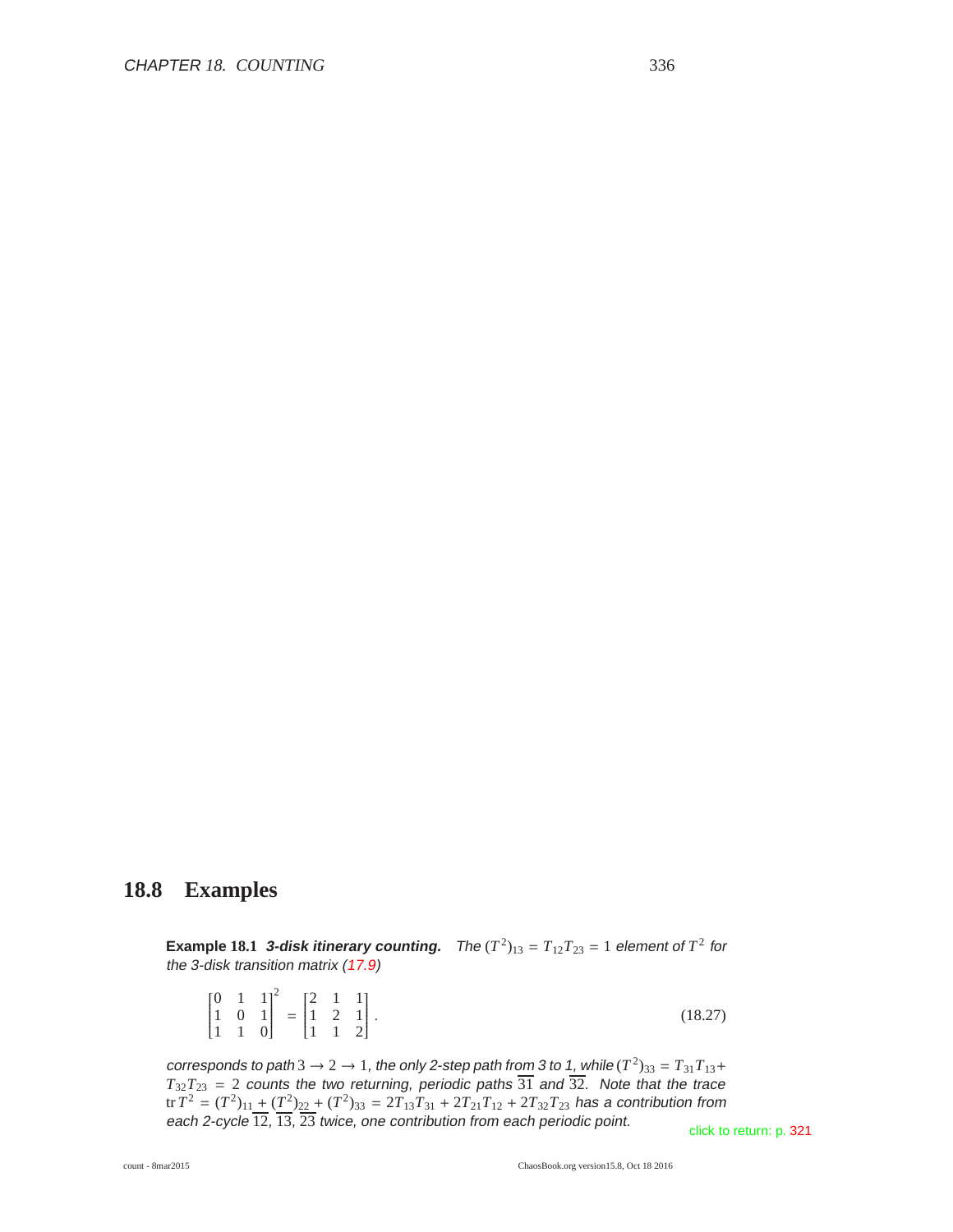**Example 18.2 Traces for binary symbolic dynamics.** For example, for the [8×8] transition matrix  $T_{s_1 s_2 s_3,s_0 s_1 s_2}$  version of (17.11), or any refined partition  $[2^n \times 2^n]$  transition matrix, *n* arbitrarily large, the periodic point  $\overline{100}$  contributes  $t_{100} = z^3 T_{\overline{100,010}} T_{\overline{010,001}} T_{\overline{001,100}}$ to  $z^3$ tr  $T^3$ . This product is manifestly cyclically invariant,  $t_{100} = t_{010} = t_{001}$ , so a prime cycle  $p = 0.01$  of period 3 contributes 3 times, once for each periodic point along its orbit. Exercise 14.7

For the binary labeled non–wandering set the first few traces are given by (consult tables 18.1 and 18.2)

$$
z \text{ tr } T = t_0 + t_1,
$$
  
\n
$$
z^2 \text{ tr } T^2 = t_0^2 + t_1^2 + 2t_{10},
$$
  
\n
$$
z^3 \text{ tr } T^3 = t_0^3 + t_1^3 + 3t_{100} + 3t_{101},
$$
  
\n
$$
z^4 \text{ tr } T^4 = t_0^4 + t_1^4 + 2t_{10}^2 + 4t_{1000} + 4t_{1011}.
$$
\n(18.28)

In the binary case the trace picks up only two contributions on the diagonal,  $T_{0\cdots0,0\cdots0}$  +  $T_{1\cdots1,1\cdots1}$ , no matter how much memory we assume. We can even take infinite memory  $M \rightarrow \infty$ , in which case the contributing partitions are shrunk to the fixed points, tr *T* =  $T_{\overline{0}} - T_{\overline{1}}$ .

If there are no restrictions on symbols, the symbolic dynamics is complete, and all binary sequences are admissible (or allowable) itineraries. As this type of symbolic dynamics pops up frequently, we list the shortest binary prime cycles in table 18.1. exercise 14.2

click to return: p. 323

**Example 18.3 Topological polynomial for complete binary dynamics:** (continuation of example 17.1) There are only two non-intersecting loops, yielding l.≽.

$$
\det (1 - zT) = 1 - t_0 - t_1 - (t_{01} - t_0 t_1) = 1 - 2z \qquad (18.29)
$$
  

$$
\widehat{Q} = 1 - \widehat{Q} - \widehat{Q} - \widehat{Q} - \widehat{Q} - \widehat{Q} \widehat{Q}.
$$

Due to the symmetry under  $0 \leftrightarrow 1$  interchange, this is a redundant graph (the 2-cycle *t*<sup>01</sup> is exactly shadowed by the 1-cycles). Another way to see is that itineraries are labeled by the  $\{0, 1\}$  links, node labels can be omitted. As both nodes have 2 in-links and 2 out-links, they can be identified, and <sup>a</sup> more economical presentation is in terms of the  $[1 \times 1]$  adjacency matrix (17.12)

det (1 - zA) = 1 - t<sub>0</sub> - t<sub>1</sub> = 1 - 2z (18.30)  
= 1 - 
$$
\sqrt{0}
$$
 -  $\sqrt{0}$ .

The leading (and only) zero of this characteristic polynomial yields the topological entropy  $e^h = 2$ . As there are  $K_n = 2^n$  binary strings of length N, this comes as no surprise.

click to return: p. 327

**Example 18.4 Golden mean pruning:** The "golden mean" pruning of example 17.5 has one grammar rule: the substring  $\text{11}_{-}$  is forbidden. The corresponding transition exercise 18.5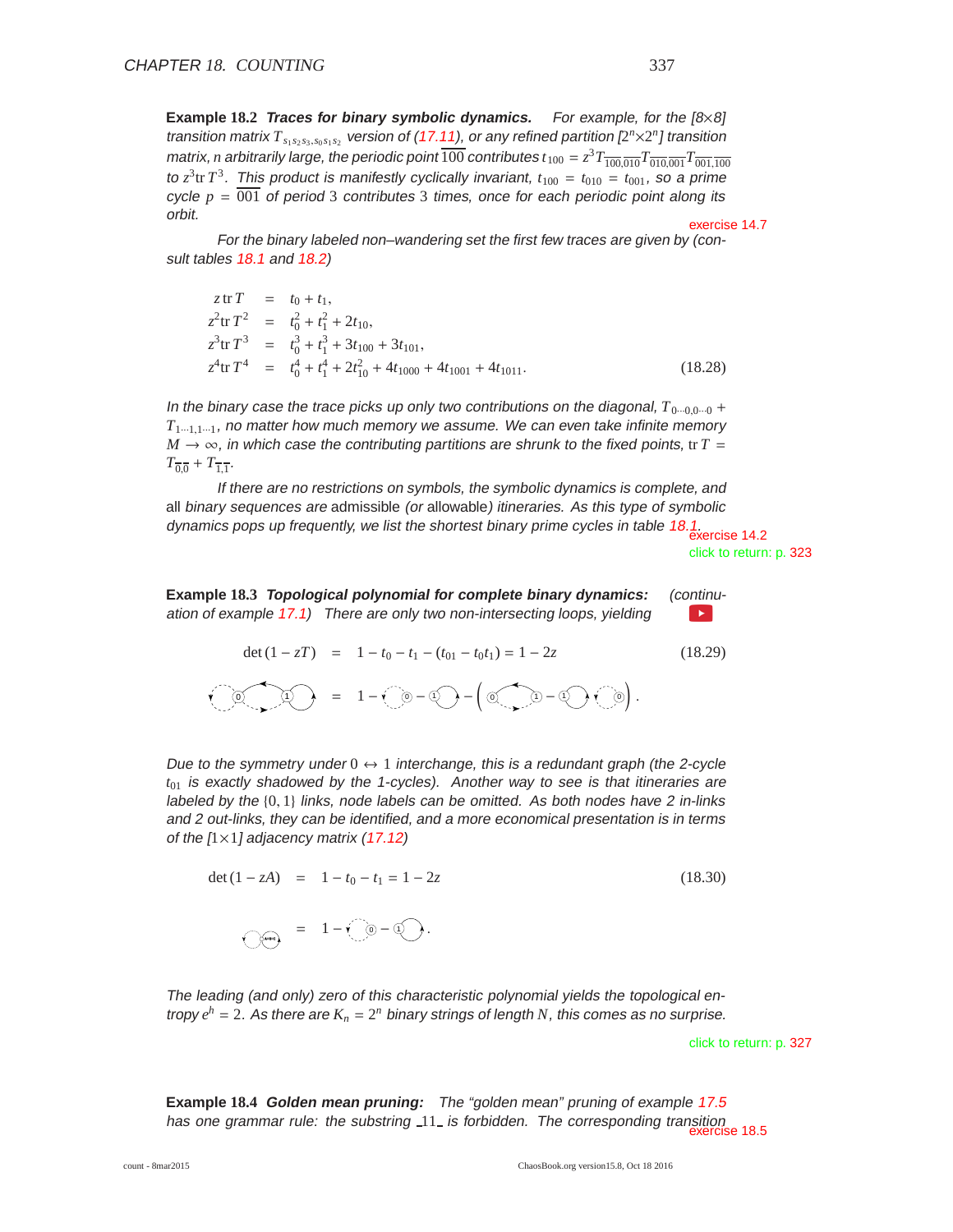graph non-intersecting loops are of length 1 and 2, so the topological polynomial is given by

$$
\det (1 - zT) = 1 - t_0 - t_{01} = 1 - z - z^2
$$
(18.31)  

$$
\sqrt{0} \sqrt{0} = 1 - \sqrt{0} - 0 \sqrt{0}.
$$

The leading root of this polynomial is the golden mean, so the entropy (18.4) is the logarithm of the golden mean,  $h = \ln \frac{1 + \sqrt{5}}{2}$ 

click to return: p. 327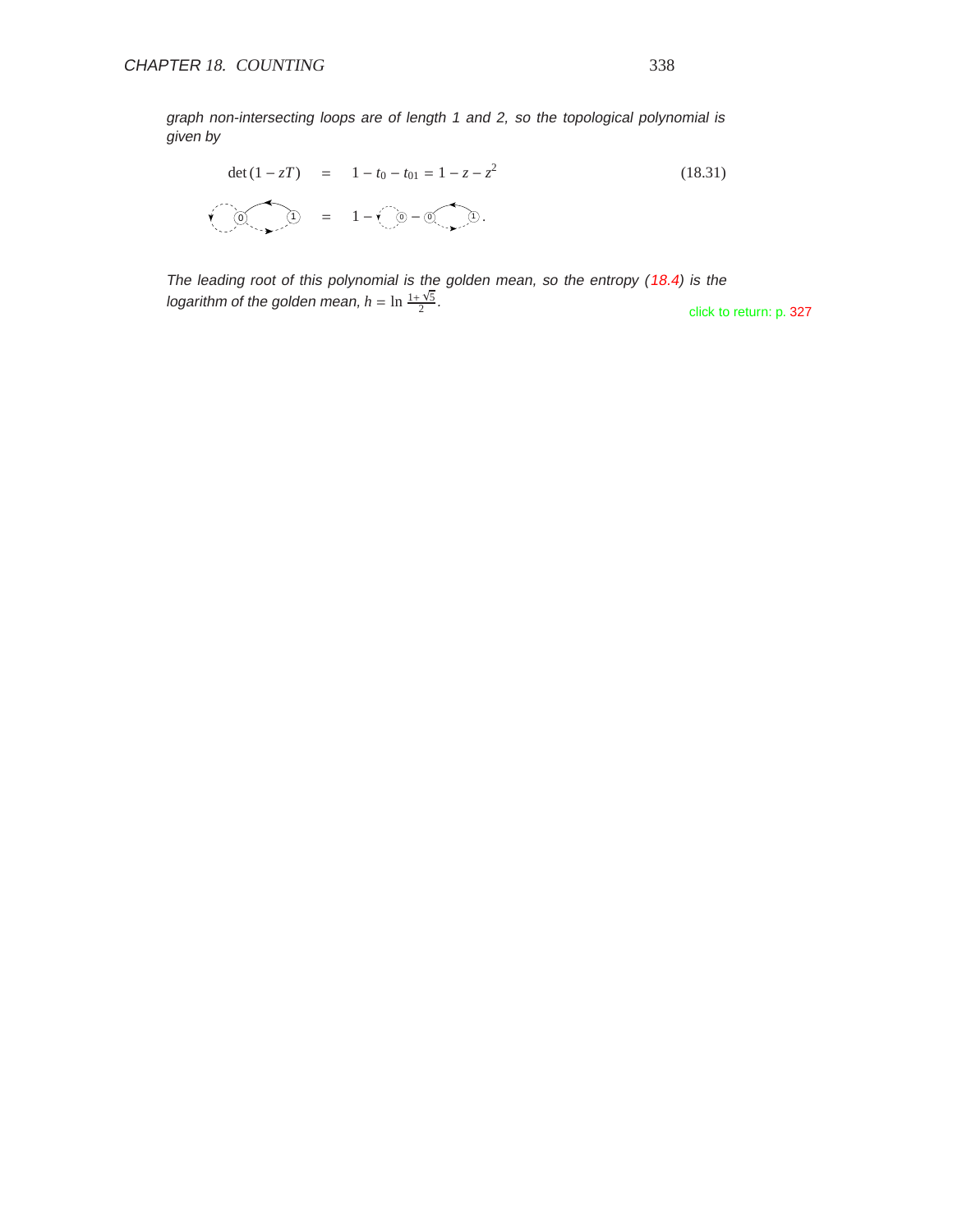## **Exercises**

#### 18.1. **A transition matrix for 3-disk pinball.**

- a) Draw the transition graph corresponding to the 3 disk ternary symbolic dynamics, and write down the corresponding transition matrix corresponding to the graph. Show that iteration of the transition matrix results in two coupled linear difference equations, - one for the diagonal and one for the off diagonal elements. (Hint: relate  $tr T^n$  to  $\text{tr } T^{n-1} + \ldots$
- b) Solve the above difference equation and obtain the number of periodic orbits of length *n*. Compare your result with table 18.4.
- c) Find the eigenvalues of the transition matrix **T** for the 3-disk system with ternary symbolic dynamics and calculate the topological entropy. Compare this to the topological entropy obtained from the binary symbolic dynamics {0, 1}.
- 18.2. **3-disk prime cycle counting.** A *prime* cycle *p* of length  $n_p$  is a single traversal of the orbit; its label is a non-repeating symbol string of *n <sup>p</sup>* symbols. For example,  $\overline{12}$  is prime, but  $\overline{2121}$  is not, since it is  $\overline{21} = \overline{12}$ repeated.

Verify that a 3-disk pinball has 3, 2, 3, 6, 9,  $\cdots$  prime cycles of length 2, 3, 4, 5,  $6, \cdots$ .

18.3. **Sum of**  $A_{ij}$  is like a trace. Let A be a matrix with eigenvalues  $\lambda_k$ . Show that

$$
\Gamma_n := \sum_{i,j} [A^n]_{ij} = \sum_k c_k \lambda_k^n.
$$

- (a) Under what conditions do  $\ln |\text{tr } A^n|$  and  $\ln |\Gamma_n|$  have the same asymptotic behavior as  $n \to \infty$ , i.e., their ratio converges to one?
- (b) Do eigenvalues  $\lambda_k$  need to be distinct,  $\lambda_k \neq \lambda_l$  for  $k \neq l$ ? How would a degeneracy  $\lambda_k = \lambda_l$  affect your argument for (a)?
- 18.4. **Loop expansions.** Prove by induction the sign rule in the determinant expansion (18.13):

$$
\det(1 - z\mathbf{T}) = \sum_{k\geq 0} \sum_{p_1 + \dots + p_k} (-1)^k t_{p_1} t_{p_2} \cdots t_{p_k}.
$$

18.5. **Transition matrix and cycle counting.** Suppose you are given the transition graph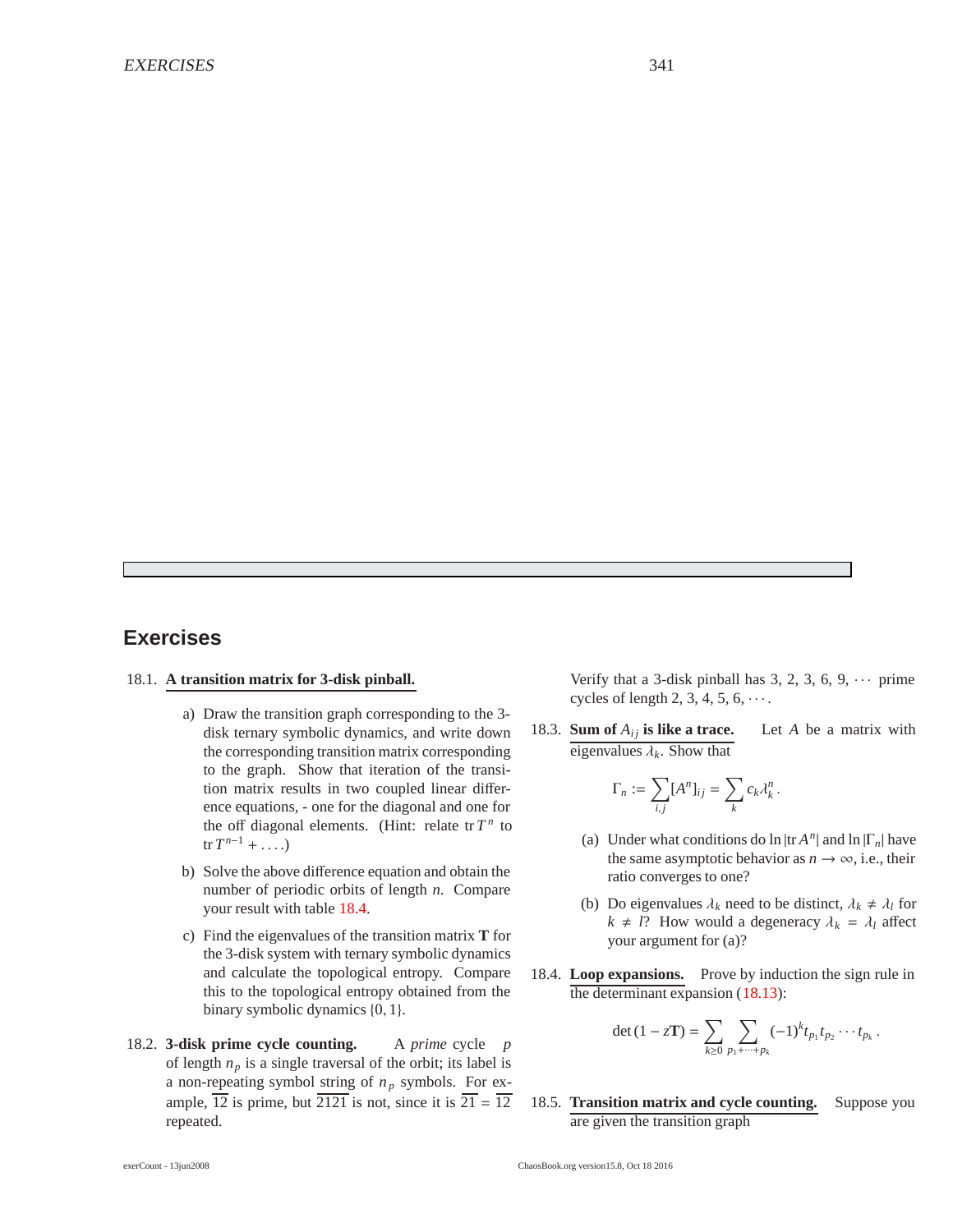

This diagram can be encoded by a matrix *T*, where the entry  $T_{ij}$  means that there is a link connecting node  $i$  to node *j*. The value of the entry is the weight of the link.

a) Walks on the graph are given a weight that is the product of the weights of all links crossed by the walk. Convince yourself that the transition matrix for this graph is:

$$
T=\left[\begin{array}{cc}a&b\\c&0\end{array}\right].
$$

- b) Enumerate all the walks of length three on the transition graph. Now compute  $T<sup>3</sup>$  and look at the entries. Is there any relation between the terms in *T*<sup>3</sup> and all the walks?
- c) Show that  $T_{ij}^n$  is the number of walks from point  $i$  to point  $j$  in  $n$  steps. (Hint: one might use the method of induction.)
- d) Estimate the number  $K_n$  of walks of length *n* for this simple transition graph.
- e) The topological entropy *h* measures the rate of exponential growth of the total number of walks  $K_n$ as a function of *n*. What is the topological entropy for this transition graph?
- 18.6. **Alphabet** {**0,1**}**, prune** 00 **.** The transition graph example 17.8 implements this pruning rule which implies that "0" must always be bracketed by "1"s; in terms of a new symbol  $2 := 10$ , the dynamics becomes unrestricted symbolic dynamics with with binary alphabet {1,2}. The cycle expansion (18.13) becomes

$$
1/\zeta = (1 - t_1)(1 - t_2)(1 - t_{12})(1 - t_{112})\dots
$$
  
= 1 - t\_1 - t\_2 - (t\_{12} - t\_1t\_2) (18.41)  
-(t\_{112} - t\_{12}t\_1) - (t\_{122} - t\_{12}t\_2)\dots

In the original binary alphabet this corresponds to:

$$
1/\zeta = 1 - t_1 - t_{10} - (t_{110} - t_1 t_{10}) \qquad (18.42)
$$

$$
-(t_{1110} - t_{110} t_1) - (t_{11010} - t_{110} t_{10}) \dots
$$

This symbolic dynamics describes, for example, circle maps with the golden mean winding number. For unimodal maps this symbolic dynamics is realized by the tent map of exercise 14.6.

18.7. **"Golden mean" pruned map.** (continuation of exercise 14.6) Show that the total number of periodic orbits of length *n* for the "golden mean" tent map is

$$
\frac{(1+\sqrt{5})^n+(1-\sqrt{5})^n}{2^n}.
$$

Continued in exercise 22.1. See also exercise 18.8.

18.8. **A unimodal map with golden mean pruning.** Consider the unimodal map



for which the critical point maps into the right hand fixed point in three iterations,  $S^+ = 100\overline{1}$ . Show that the admissible itineraries are generated by the above transition graph, with transient neighborhood of  $\overline{0}$  fixed point, and 00 pruned from the recurrent set. (K.T. Hansen)